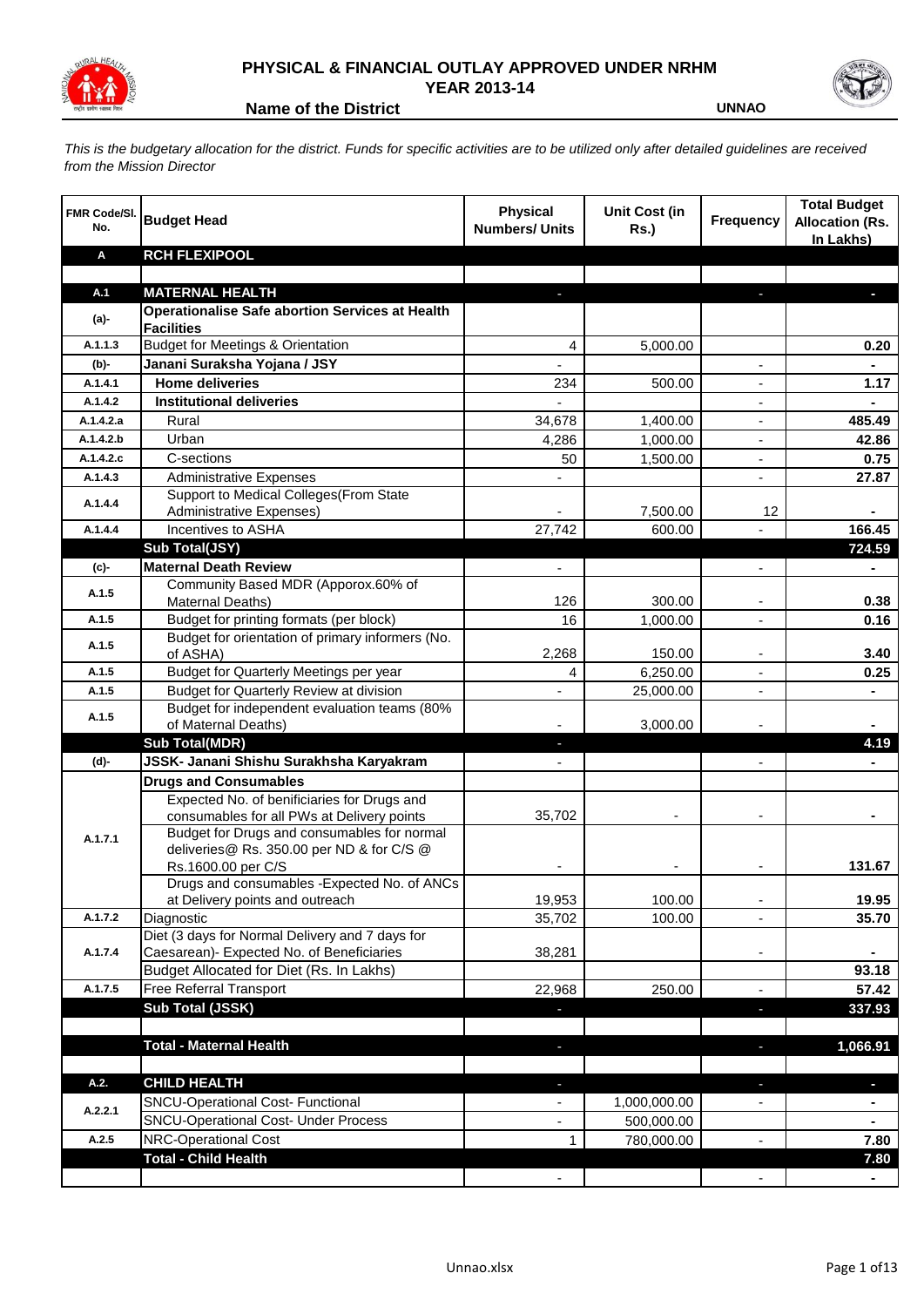| <b>FMR Code/SI.</b><br>No. | <b>Budget Head</b>                                                                                                                                                                                                                                                                                            | <b>Physical</b><br><b>Numbers/ Units</b> | <b>Unit Cost (in</b><br><b>Rs.)</b> | <b>Frequency</b> | <b>Total Budget</b><br><b>Allocation (Rs.</b><br>In Lakhs) |
|----------------------------|---------------------------------------------------------------------------------------------------------------------------------------------------------------------------------------------------------------------------------------------------------------------------------------------------------------|------------------------------------------|-------------------------------------|------------------|------------------------------------------------------------|
| A.3                        | <b>FAMILY PLANNING</b>                                                                                                                                                                                                                                                                                        |                                          |                                     | J,               |                                                            |
| A.3.1                      | <b>Terminal/Limiting Methods</b>                                                                                                                                                                                                                                                                              |                                          |                                     |                  |                                                            |
| A.3.1.1                    | Orientation workshop, dissemination of manuals<br>on FP standards & quality assurance of<br>sterilisation services, fixed day planning meeting                                                                                                                                                                |                                          | 25,000.00                           |                  | 0.25                                                       |
| A.3.1.2                    | Female Sterilisation Camps Proposed                                                                                                                                                                                                                                                                           | 272                                      | 2,000.00                            | ÷,               | 5.44                                                       |
| A.3.1.3                    | <b>NSV Camps Proposed</b>                                                                                                                                                                                                                                                                                     | 2                                        | 3,500.00                            |                  | 0.07                                                       |
| A.3.1.4                    | <b>Compensation for Female Sterilisation</b>                                                                                                                                                                                                                                                                  | 7,207                                    | 1,000.00                            | $\blacksquare$   | 72.07                                                      |
| A.3.1.5                    | Compensation for male sterilization/NSV<br>Acceptance                                                                                                                                                                                                                                                         | 26                                       | 1,500.00                            | $\blacksquare$   | 0.39                                                       |
| A.3.1.6                    | Orientation Workshop on accreditation of private<br>providers to provide sterilization services                                                                                                                                                                                                               | 1                                        | 10,000.00                           |                  | 0.10                                                       |
| A.3.2                      | <b>Spacing Methods</b>                                                                                                                                                                                                                                                                                        |                                          |                                     |                  |                                                            |
| A.3.2.2                    | IUD services at health facilities (including fixed<br>day services at Sub Centres-L1)                                                                                                                                                                                                                         | 12                                       | 3,000.00                            |                  | 0.36                                                       |
| A.3.2.3                    | IUD services at health facilities (including fixed<br>day services at Sub Centre-L1 ) No. of IUCD<br>insertions                                                                                                                                                                                               | 35,160                                   | 20.00                               |                  | 7.03                                                       |
| A.3.3                      | POL for Family Planning/ Others (including<br>additional mobility support to surgeon's team if<br>req)-Budget given according to total nos. of<br>Female Sterilization Camps.                                                                                                                                 | 272                                      | 1,000.00                            |                  | 2.72                                                       |
| A.3.5.2                    | <b>Performance rewards</b>                                                                                                                                                                                                                                                                                    |                                          |                                     |                  |                                                            |
|                            | Division level: Rs. 11.25 Lakh @ Rs. 62,500/-<br>per division (Rs.20,000 for 1st, Rs. 15,000 for<br>2nd and Rs. 10,000 for 3rd position for best<br>performing tubectomy surgeon at each division,<br>Rs. 15,000 for best performing NSV surgeon,<br>and Rs.2000/- for best SN and Rs.500/- for best<br>ANM). |                                          | 62,500.00                           |                  |                                                            |
| A.3.5.3                    | <b>World Population Day' celebration</b>                                                                                                                                                                                                                                                                      | ٠                                        |                                     | $\blacksquare$   |                                                            |
|                            | For District level activities                                                                                                                                                                                                                                                                                 | $\mathbf{1}$                             | 100,000.00                          | $\blacksquare$   | 1.00                                                       |
|                            | For Block level activities                                                                                                                                                                                                                                                                                    | 16                                       | 10,000.00                           | $\blacksquare$   | 1.60                                                       |
| A.3.5.4                    | Other strategies/ activities                                                                                                                                                                                                                                                                                  |                                          |                                     |                  |                                                            |
| A.3.5.4.2                  | Orientation of district nodal officers for change in<br>FP Beema Policy-No. of Workshops                                                                                                                                                                                                                      | 1                                        | 10,000.00                           |                  | 0.10                                                       |
|                            | <b>Total -Family Planning</b>                                                                                                                                                                                                                                                                                 | ı                                        |                                     | J,               | 91.13                                                      |
|                            | ADOLESCENT REPRODUCTIVE AND SEXUAL                                                                                                                                                                                                                                                                            |                                          |                                     | $\overline{a}$   |                                                            |
| A.4                        | <b>HEALTH / ARSH</b>                                                                                                                                                                                                                                                                                          |                                          |                                     |                  |                                                            |
| A.4.1.4                    | <b>Operating Expenses</b>                                                                                                                                                                                                                                                                                     | $\overline{\phantom{m}}$                 |                                     |                  |                                                            |
|                            | For Existing Clinics                                                                                                                                                                                                                                                                                          |                                          | 2,500.00                            | 12               |                                                            |
| A.4.2                      | <b>School Health programme</b>                                                                                                                                                                                                                                                                                | ٠                                        |                                     |                  |                                                            |
| A.4.2.1                    | Dissemination of Guidelines for School Health<br>Programme (14 Nos. for each Block and 7 Nos.<br>for District Level)                                                                                                                                                                                          | 231                                      | 75.00                               | 1                | 0.17                                                       |
| A.4.2.2                    | Convergence Meeting at Block level (Twice in a                                                                                                                                                                                                                                                                |                                          |                                     |                  |                                                            |
|                            | year)                                                                                                                                                                                                                                                                                                         | 16                                       | 2,500.00                            | 2                | 0.80                                                       |
| A.4.2.3                    | Mobility Support (For Block Level)                                                                                                                                                                                                                                                                            | 16                                       | 25,000.00                           | 6                | 24.00                                                      |
| A.4.3                      | Other strategies/activities                                                                                                                                                                                                                                                                                   |                                          |                                     |                  |                                                            |
| A.4.3.2                    | <b>Menstrual Hygiene</b>                                                                                                                                                                                                                                                                                      |                                          |                                     |                  | $\blacksquare$                                             |
|                            | No.of Blocks                                                                                                                                                                                                                                                                                                  | 16                                       |                                     |                  |                                                            |
|                            | No.of ASHAs                                                                                                                                                                                                                                                                                                   | 2,623                                    |                                     |                  |                                                            |
|                            | One Planning & Sensitization meeting at<br>Dist.level @Rs.5000/-meeting                                                                                                                                                                                                                                       | 1                                        | 5,000.00                            |                  | 0.05                                                       |
|                            | One Review & Refresher meeting at Dist.level<br>@Rs.5000/-meeting                                                                                                                                                                                                                                             | 1                                        | 5,000.00                            | ٠                | 0.05                                                       |
|                            | Reporting Register for District & Blocks @Rs.30/-<br>register                                                                                                                                                                                                                                                 | 17                                       | 30.00                               |                  | 0.005                                                      |
|                            | Reporting Register for ASHA @Rs.30/-register                                                                                                                                                                                                                                                                  | 2,623                                    | 30.00                               |                  | 0.79                                                       |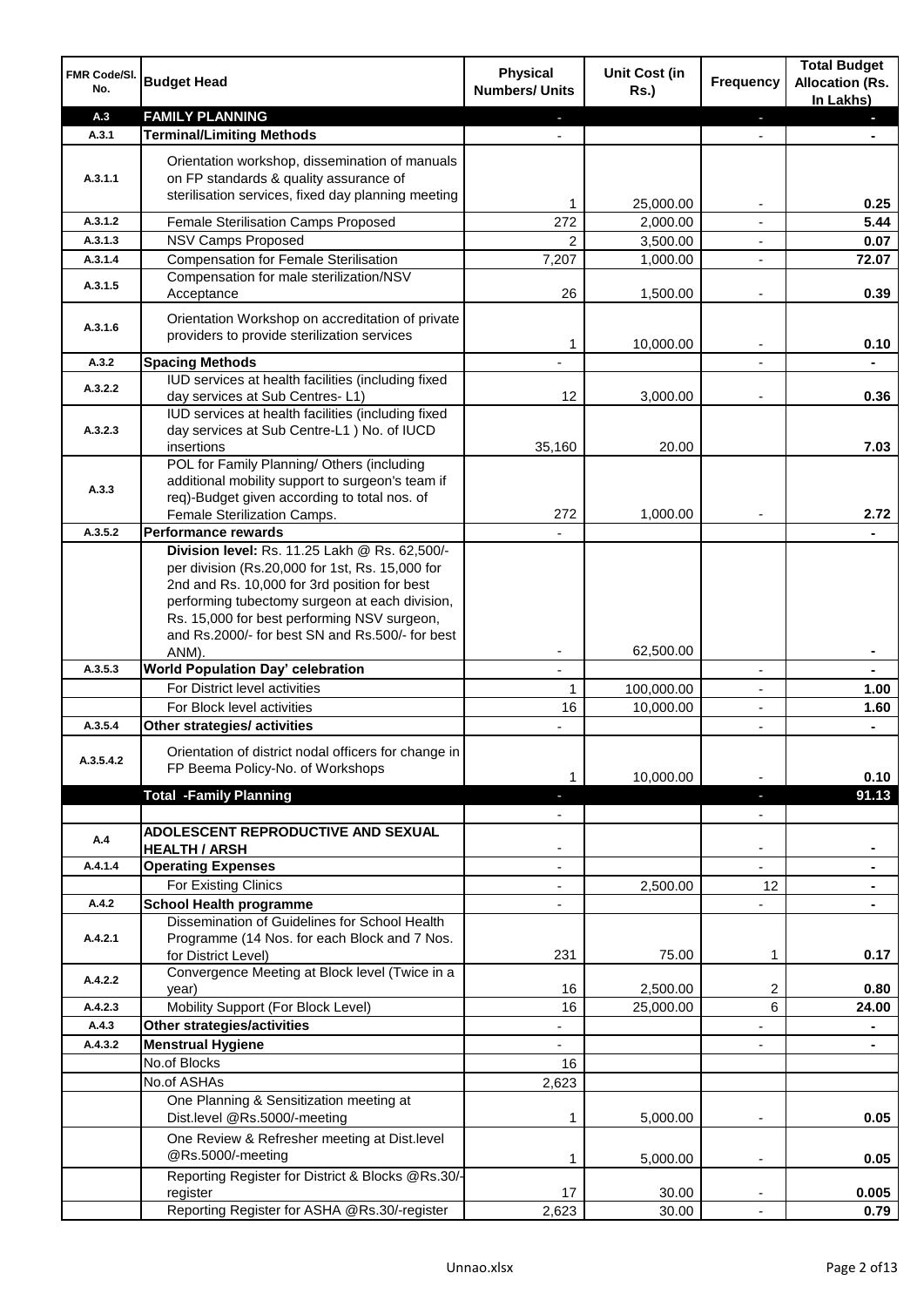| <b>FMR Code/SI.</b><br>No. | <b>Budget Head</b>                                                                                                                                 | <b>Physical</b><br><b>Numbers/ Units</b> | <b>Unit Cost (in</b><br><b>Rs.)</b> | <b>Frequency</b> | <b>Total Budget</b><br><b>Allocation (Rs.</b><br>In Lakhs) |
|----------------------------|----------------------------------------------------------------------------------------------------------------------------------------------------|------------------------------------------|-------------------------------------|------------------|------------------------------------------------------------|
|                            | Storage Almirahs for District & Blocks<br>@Rs.5000/- Almirahs                                                                                      | 17                                       | 5,000.00                            |                  | 0.85                                                       |
|                            | 2 Flex banner with hanging rod per<br>block/Dist.@Rs.500/-banner                                                                                   | 34                                       | 500.00                              |                  | 0.17                                                       |
|                            | <b>Sub-total ARSH</b>                                                                                                                              | r                                        |                                     | T.               | 26.89                                                      |
|                            |                                                                                                                                                    |                                          |                                     |                  |                                                            |
| A.5<br>A.5.2               | <b>URBAN RCH (focus on Urban slums)</b><br>Human Resource for Urban Health                                                                         | J,                                       |                                     | н                | $\overline{\phantom{a}}$                                   |
| A.5.2.1                    | Doctors/Mos                                                                                                                                        | 3                                        | 36,000.00                           | 6                | 6.48                                                       |
| A.5.2.4                    | <b>ANM</b>                                                                                                                                         | 3                                        | 9,900.00                            | 6                | 1.78                                                       |
| A.5.2.5                    | <b>Staff Nurse</b>                                                                                                                                 | 3                                        | 16,500.00                           | 6                | 2.97                                                       |
| A.5.2.12                   | Sweeper cum Choukidar                                                                                                                              | 3                                        | 4,950.00                            | 6                | 0.89                                                       |
| A.5.3                      | Operating expenses for UHP and UHC                                                                                                                 |                                          |                                     |                  | $\blacksquare$                                             |
|                            | Rent @7000/Month/Centre                                                                                                                            | 3                                        | 7,000.00                            | 6                | 1.26                                                       |
|                            | Telephone Bills @ 1000/Month/Centre                                                                                                                | 3                                        | 1,000.00                            | 6                | 0.18                                                       |
|                            | Electricity Bills @ 1500/Month/Centre                                                                                                              | $\mathbf{3}$                             | 1,500.00                            | 6                | 0.27                                                       |
|                            | Contingency @ 500/Month/Centre                                                                                                                     | $\mathbf{3}$                             | 500.00                              | 6                | 0.09                                                       |
|                            | <b>Total- Urban Health</b>                                                                                                                         | r                                        |                                     | T                | 13.92                                                      |
|                            |                                                                                                                                                    |                                          |                                     |                  | $\blacksquare$                                             |
| A.7                        | <b>PNDT Activities</b>                                                                                                                             | T                                        |                                     | Е                | $\overline{\phantom{a}}$                                   |
| A.7.1                      | <b>Support to PC-PNDT Cells</b>                                                                                                                    | ٠                                        |                                     |                  | $\blacksquare$                                             |
|                            | <b>Divisional Level</b>                                                                                                                            | -                                        |                                     |                  | ٠                                                          |
|                            | Remuneration of Data Assistant (At Each<br>Division PC-PNDT Cell)                                                                                  |                                          | 17,000.00                           | 12               |                                                            |
|                            | Contingency for the operation of cell @<br>Rs.20000/-                                                                                              |                                          | 20,000.00                           | 1                |                                                            |
|                            | One time office setup cost @ Rs.100000/-                                                                                                           |                                          | 100,000.00                          | $\mathbf{1}$     |                                                            |
|                            | <b>District Level</b>                                                                                                                              |                                          |                                     |                  |                                                            |
|                            | Remuneration of Data Entry Operator (At Each<br>District PC-PNDT Cell)                                                                             | 1                                        | 10,000.00                           | 12               | 1.20                                                       |
|                            | Contingency for the operation of cell @<br>Rs.20000/-                                                                                              | 1                                        | 20,000.00                           | 1                | 0.20                                                       |
|                            | One time office setup cost @ Rs. 50000/-                                                                                                           | 1                                        | 50,000.00                           | 1                | 0.50                                                       |
| A.7.2                      | <b>Other PNDT activities</b>                                                                                                                       |                                          |                                     |                  |                                                            |
| A.7.2.3                    | Visit of division level inspection committees (<br>TA/DA of Additional Director will be incurred<br>from this amount) @ Rs.30000 for 10 visit in a |                                          |                                     |                  |                                                            |
|                            | vear<br>Orientation of members of the district advisory                                                                                            |                                          | 3,000.00                            | 10               |                                                            |
| A.7.2.8                    | committees at Division Levels (No. of<br>Workshops)                                                                                                |                                          | 25,000.00                           | 1                |                                                            |
| A.7.2.10                   | District Level Sensitization (No. of Workshops)                                                                                                    | 1                                        | 10,000.00                           |                  | 0.10                                                       |
|                            | <b>Total-PC-PNDT</b>                                                                                                                               |                                          |                                     | Е                | 2.00                                                       |
|                            |                                                                                                                                                    |                                          |                                     |                  |                                                            |
| A.8                        | <b>Human Resources</b>                                                                                                                             | F                                        |                                     | f,               | ٠                                                          |
| A.8.1                      | <b>Contractual Staff &amp; Services</b>                                                                                                            | -                                        |                                     |                  | $\blacksquare$                                             |
| A.8.1.1.1.f                | Honoraria for ANMs at Sub Centres                                                                                                                  | 59                                       | 10,000.00                           | 6                | 35.40                                                      |
| A.8.1.1.2.f                | Honoraria for Staff Nurses - SNCU                                                                                                                  | $\overline{\phantom{a}}$                 | 16,500.00                           | 6                |                                                            |
| A.8.1.1.2.f                | Honoraria for Staff Nurses -NRC                                                                                                                    | $\overline{4}$                           | 16,500.00                           | 6                | 3.96                                                       |
| A.8.1.2.1                  | Honoraria for Laboratory Technicians                                                                                                               | $\overline{\phantom{m}}$                 | 11,880.00                           | 6                | $\blacksquare$                                             |
| A.8.1.3.5.d                | Honoraria for Paediatricians- Child Health                                                                                                         |                                          | 48,000.00                           | 6                |                                                            |
| A.8.1.3.7                  | Honoraria for Dental Doctors                                                                                                                       | $\overline{\phantom{m}}$                 | 35,000.00                           | 6                |                                                            |
| A.8.1.5.8                  | Honoraria for M.O.(Training Coordinators for training<br>NRCs/SNCUs)                                                                               |                                          | 36,000.00                           | 6                |                                                            |
| A.8.1.7.2                  | Honoraria for X-Ray Technicians                                                                                                                    |                                          | 11,800.00                           | 6                |                                                            |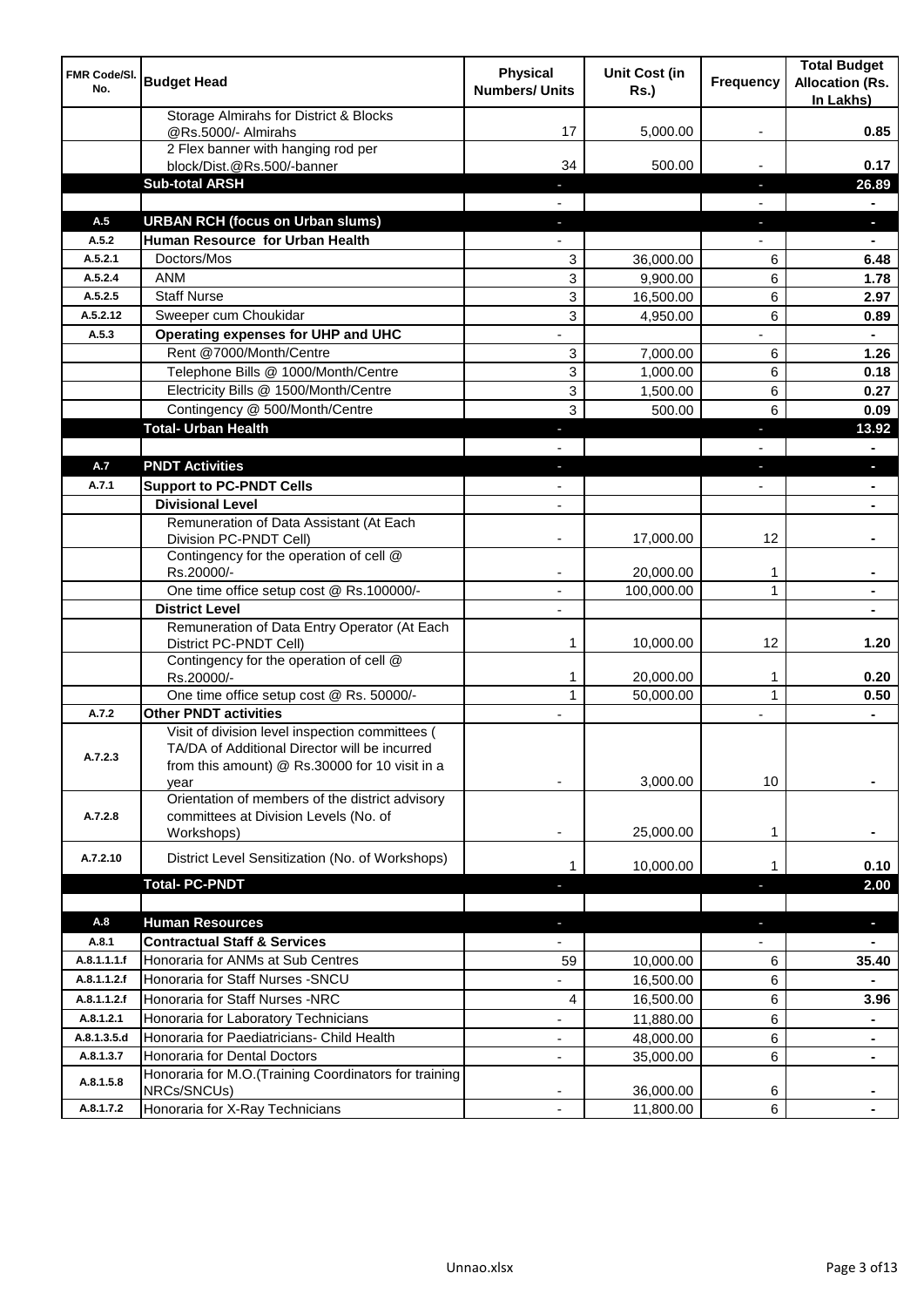| FMR Code/SI.<br>No. | <b>Budget Head</b>                                        | <b>Physical</b><br><b>Numbers/ Units</b> | <b>Unit Cost (in</b><br><b>Rs.)</b> | <b>Frequency</b>         | <b>Total Budget</b><br><b>Allocation (Rs.</b> |
|---------------------|-----------------------------------------------------------|------------------------------------------|-------------------------------------|--------------------------|-----------------------------------------------|
|                     |                                                           |                                          |                                     |                          | In Lakhs)                                     |
| A.8.1.7.4           | <b>School Health Teams (Exclusively for SH)</b>           |                                          |                                     | ÷,                       |                                               |
| A.8.1.7.4.a         | <b>Honoraria for Medical Officers</b>                     |                                          |                                     |                          |                                               |
|                     | No. of MBBS Doctors-Existing                              | 3                                        | 36,000.00                           | 6                        | 6.48                                          |
|                     | No. of MBBS Doctors-New                                   | 13                                       | 36,000.00                           | 2                        | 9.36                                          |
|                     | No. of BDS Doctors-Existing                               | 12<br>16                                 | 35,000.00                           | 6<br>6                   | 25.20                                         |
|                     | No. of AYUSH Doctors-Existing<br>No. of AYUSH Doctors-New |                                          | 24,000.00                           |                          | 23.04                                         |
| A.8.1.7.4.b         | <b>Honoraria for Physiotherapists</b>                     | 16                                       | 24,000.00<br>11,880.00              | 2<br>6                   | 7.68                                          |
| A.8.1.7.4.c         | <b>Honoraria for Dental Hygienists</b>                    |                                          | 11,880.00                           | 6                        | ۰<br>$\blacksquare$                           |
| A.8.1.7.4.d         | <b>Honoraria for Ophthalmic Assistants</b>                | 32                                       | 11,880.00                           | 6                        | 22.81                                         |
|                     | Honoraria for Staff Nurses/GNMs-Existing                  | 32                                       | 16,500.00                           | 6                        | 31.68                                         |
| A.8.1.7.4.e         | Honoraria for Staff Nurses/GNMs-New                       |                                          | 16,500.00                           | $\overline{2}$           |                                               |
|                     | Honoraria for ANMs-Existing                               |                                          | 10,000.00                           | 6                        |                                               |
| A.8.1.7.4.9         | Honoraria for ANMs-New                                    |                                          | 10,000.00                           | $\overline{2}$           |                                               |
|                     | Honoraria for FP Counsellors(@ Rs.9300/-                  |                                          |                                     |                          |                                               |
| A.8.1.7.5.1         | (Rs.9000/-Honoraria and 300/-for communication            |                                          |                                     |                          |                                               |
|                     | support)                                                  | 4                                        | 9,300.00                            | 6                        | 2.23                                          |
| A.8.1.7.5.2         | <b>Honoraria for ARSH Counsellors</b>                     | $\overline{\phantom{a}}$                 | 12,000.00                           | 6                        | $\blacksquare$                                |
| A.8.1.7.5.4         | <b>Honoraria for Nutritionist-NRC</b>                     | 1                                        | 15,000.00                           | 6                        | 0.90                                          |
|                     | Honoraria for Staff under Routine Immunization            |                                          |                                     |                          |                                               |
|                     | Refrigerator Mechanics-District Level                     |                                          | 16,500.00                           | 6                        |                                               |
| A.8.1.7.7           | Cold Chain Handlers-District Level                        | 1                                        | 9,900.00                            | 6                        | 0.59                                          |
|                     | Vaccine Store Keepers-Division Level                      |                                          | 22,000.00                           | 6                        | $\blacksquare$                                |
|                     | Refrigerator Mechanics-Division Level                     | ä,                                       | 16,500.00                           | 6                        | $\blacksquare$                                |
|                     | Vaccine Van Drivers-Division Level                        | ä,                                       | 16,500.00                           | 6                        | $\blacksquare$                                |
|                     | Cold Chain Handlers-Division Level                        | ٠                                        | 9,900.00                            | 6                        | ۰                                             |
| A.8.1.9             | <b>Honoraria for Data Entry Operators</b>                 | $\overline{c}$                           | 8,800.00                            | 6                        | 1.06                                          |
| A.8.1.11.f          | <b>Honoraria for Caretakers-NRC</b>                       | 1                                        | 4,000.00                            | 6                        | 0.24                                          |
| A.8.1.11.f          | <b>Honoraria for Cooks-NRC</b>                            | 1                                        | 5,000.00                            | 6                        | 0.30                                          |
|                     | <b>TOTAL - HUMAN RESOURCE</b>                             |                                          |                                     |                          | 170.93                                        |
| A.9                 | <b>TRAINING</b>                                           |                                          |                                     |                          |                                               |
|                     |                                                           | r.                                       |                                     | ٠                        | D.                                            |
| A.9.3               | <b>Maternal Health Training</b>                           |                                          |                                     |                          |                                               |
| A.9.3.1             | <b>Skilled Attendance at Birth / SBA</b>                  | $\overline{\phantom{a}}$                 |                                     | ÷,                       | $\blacksquare$                                |
| A.9.3.1.1           | Setting up of SBA Training Centres                        | 1                                        | 25,000.00                           | $\overline{\phantom{a}}$ | 0.25                                          |
|                     | <b>Training of Staff Nurses in SBA</b>                    | L,                                       |                                     | $\blacksquare$           |                                               |
| A.9.3.1.4           | Total Batches to be conducted (4 Per Batch)@              |                                          |                                     |                          |                                               |
|                     | Rs.103300/Batch                                           | 4                                        | 103,300.00                          | -                        | 4.13                                          |
| A.9.3.4             | <b>Safe Abortion Services Training</b>                    |                                          |                                     | ä,                       |                                               |
|                     | Training of Medical Officers in safe abortion             |                                          |                                     |                          | ۰                                             |
| A.9.3.4.2           | Total Batches to be conducted @ Rs.52000 /batch           | 2                                        | 52,000.00                           |                          | 1.04                                          |
| A.9.3.5             | RTI / STI Training                                        | ٠                                        |                                     | ÷,                       | ۰                                             |
|                     | <b>Training of Medical Officers in RTI/STI</b>            | ٠                                        |                                     | ٠                        | $\blacksquare$                                |
| A.9.3.5.3           | Total Batches to be conducted @ Rs.72600 /batch           | 2                                        | 72,600.00                           |                          | 1.45                                          |
|                     | Sub Total - Maternal Health Training                      |                                          |                                     |                          | 6.87                                          |
|                     |                                                           |                                          |                                     |                          |                                               |
| A.9.5               | <b>Child Health Training</b>                              | н                                        |                                     |                          | F                                             |
| A.9.5.2.2           | <b>F-IMNCI Training for Medical Officers</b>              |                                          |                                     |                          | ۰                                             |
|                     | <b>Total Training Load</b>                                | $\overline{\phantom{a}}$                 | $\overline{\phantom{a}}$            |                          | ۰                                             |
|                     | <b>Batch Size/Participants</b>                            | 16                                       |                                     |                          | ٠                                             |
|                     | No. of Batches                                            | $\overline{\phantom{a}}$                 | 212,900.00                          | ۰                        | ٠                                             |
|                     | Total Batches to be observed(25% of organized             |                                          |                                     |                          |                                               |
| A.9.5.2.3           | batches)<br><b>F-IMNCI Training for Staff Nurses</b>      |                                          | 7,500.00                            |                          |                                               |
|                     | <b>Total Training Load</b>                                | $\overline{a}$<br>$\overline{a}$         |                                     | $\overline{\phantom{a}}$ |                                               |
|                     | <b>Batch Size/Participants</b>                            | $\overline{a}$                           |                                     |                          |                                               |
|                     | No. of Batches                                            | $\blacksquare$                           | 206,900.00                          |                          |                                               |
|                     |                                                           |                                          |                                     |                          |                                               |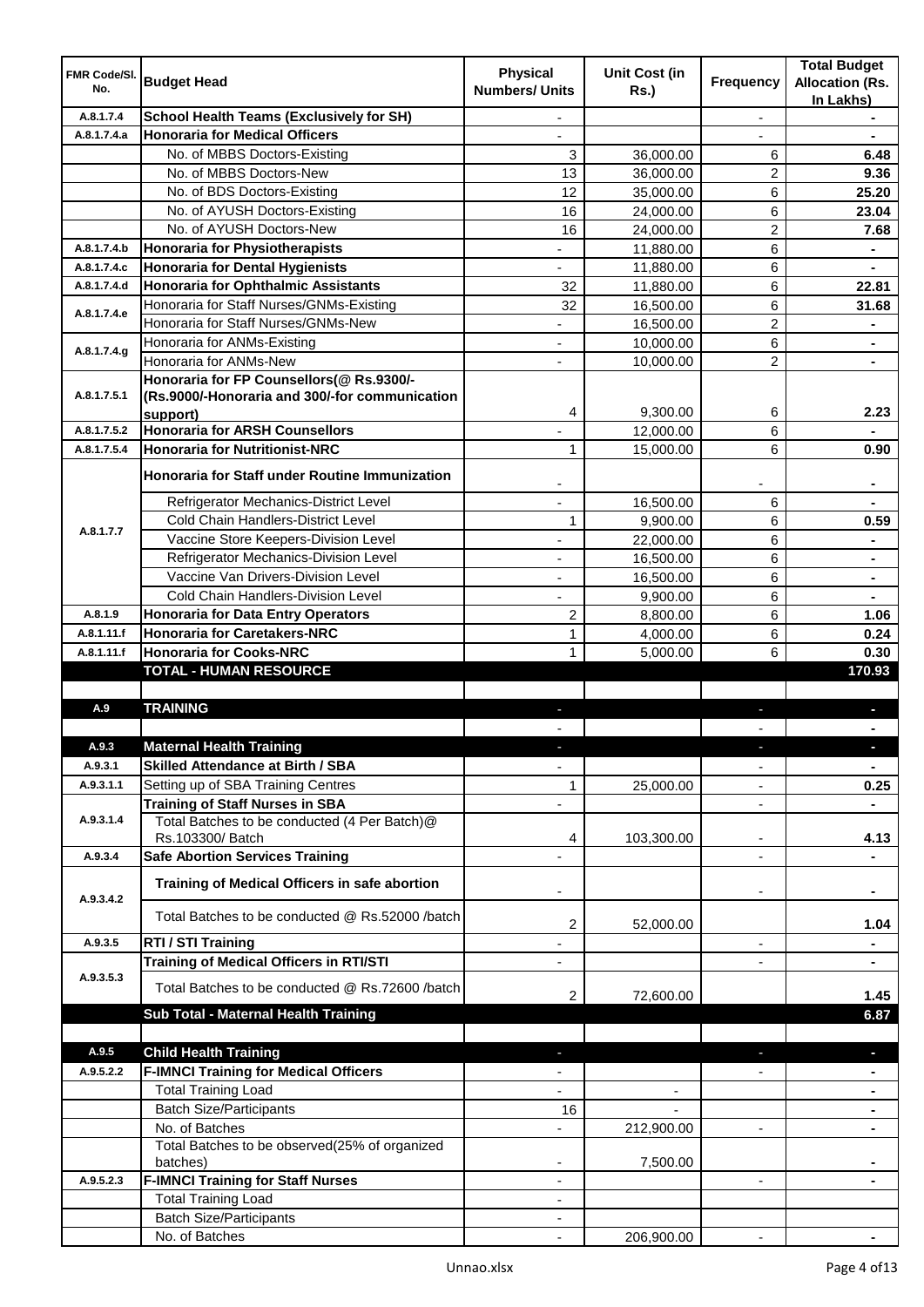| <b>FMR Code/SI.</b><br>No. | <b>Budget Head</b>                                                                    | <b>Physical</b><br><b>Numbers/ Units</b> | <b>Unit Cost (in</b><br><b>Rs.)</b> | <b>Frequency</b> | <b>Total Budget</b><br><b>Allocation (Rs.</b><br>In Lakhs) |
|----------------------------|---------------------------------------------------------------------------------------|------------------------------------------|-------------------------------------|------------------|------------------------------------------------------------|
|                            | Total Batches to be observed(25% of organized<br>batches)                             |                                          | 7,500.00                            |                  |                                                            |
| A.9.5.5.2.a                | IMNCI Plus(CCSP)-10 Days TOT for Physicians                                           |                                          |                                     |                  |                                                            |
|                            | <b>Total Training Load</b>                                                            |                                          |                                     |                  |                                                            |
|                            | <b>Batch Size/Participants</b>                                                        | 24                                       |                                     |                  |                                                            |
|                            | No. of Batches                                                                        |                                          | 576,300.00                          |                  |                                                            |
|                            | Total Batches to be observed(25% of organized<br>batches)                             |                                          | 11,000.00                           |                  |                                                            |
|                            | Sub Total- Child Health Training                                                      |                                          |                                     |                  |                                                            |
|                            |                                                                                       |                                          |                                     |                  |                                                            |
| A.9.7                      | Adolescent Reproductive and Sexual Health/<br><b>ARSH Training</b>                    |                                          |                                     |                  |                                                            |
|                            | <b>ARSH training for ANMs/LHVs</b>                                                    |                                          |                                     |                  |                                                            |
| A.9.7.4                    | Total Batches to be conducted@ Rs.71000/ Batch                                        | 3                                        | 71,000.00                           |                  | 2.13                                                       |
|                            | <b>Sub Total- ARSH Training</b>                                                       |                                          |                                     |                  | 2.13                                                       |
|                            |                                                                                       |                                          |                                     |                  |                                                            |
| A.9.8.4.2                  | <b>Clinical Establishment Act</b>                                                     | 1                                        | 798,000.00                          |                  | 7.98                                                       |
|                            |                                                                                       |                                          |                                     |                  |                                                            |
|                            | <b>TOTAL - Training</b>                                                               |                                          |                                     |                  | 16.98                                                      |
|                            |                                                                                       |                                          |                                     |                  |                                                            |
| A.10                       | <b>PROGRAMME MANAGEMENT</b>                                                           |                                          |                                     |                  | o.                                                         |
| A.10.2                     | District Programme Management Support Unit                                            |                                          |                                     |                  |                                                            |
|                            | <b>Contractual Staffs for DPMSU</b>                                                   |                                          |                                     |                  |                                                            |
| A.10.2.1                   | Honoraria for District Programme Manager                                              | 1                                        | 32,700.00                           | 6                | 1.96                                                       |
| A.10.2.2                   | Honoraria for District Accounts Manager                                               | 1                                        | 26,650.00                           | 6                | 1.60                                                       |
| A.10.2.3                   | Honoraria for District Data Manager(District Data<br>cum Account Assistant)           | 1                                        | 18,150.00                           | 6                | 1.09                                                       |
| A.10.2.7                   | Honoraria for Office Assistant                                                        | 1                                        | 7,000.00                            | 6                | 0.42                                                       |
| A.10.2.8.1                 | Operational Expenses for DPMU unit                                                    | 1                                        | 75,000.00                           | 6                | 4.50                                                       |
| A.10.2.8.2                 | Honoraria for District Community Process                                              |                                          |                                     |                  |                                                            |
|                            | Manager                                                                               | 1                                        | 26,650.00                           | 6                | 1.60                                                       |
|                            | <b>Sub Total - DPMU</b>                                                               |                                          |                                     |                  | 11.17                                                      |
|                            |                                                                                       |                                          |                                     |                  |                                                            |
| A.10.3                     | <b>Block Programme Management Unit (BPMU)</b>                                         | ÷,                                       |                                     | $\blacksquare$   | $\blacksquare$                                             |
| A.10.3.1                   | Honoraria for Block Programme Managers<br>Honoraria for Block Accounts Managers       | 16                                       | 20,000.00                           | 6                | 19.20                                                      |
| A.10.3.2                   | <b>Sub Total - DPMU</b>                                                               | 16<br>◆                                  | 10,000.00                           | 6<br>r.          | 9.60<br>28.80                                              |
|                            |                                                                                       |                                          |                                     |                  |                                                            |
| A.10.6                     | <b>Concurrent Audit System</b>                                                        | $\blacksquare$                           |                                     | $\blacksquare$   | $\blacksquare$                                             |
|                            | Budget For Block Units(Rs.1500 per                                                    |                                          |                                     |                  |                                                            |
|                            | Block/Quarter)                                                                        | 16                                       | 1,500.00                            | 4                | 0.96                                                       |
|                            | Budget For District (District HO Rs. 4500/Month)                                      |                                          | 4,500.00                            | 12               | 0.54                                                       |
|                            | <b>Sub Total - Concurrent Audit</b>                                                   |                                          |                                     |                  | 1.50                                                       |
|                            |                                                                                       |                                          |                                     |                  |                                                            |
| A.10.7                     | <b>Mobility Support, Field Visits</b>                                                 |                                          |                                     |                  | $\blacksquare$                                             |
| A.10.7.2                   | Mobility Support-DPMU/District (2 Vehicles per<br>District per month)                 | 2                                        | 25,000.00                           | 12               | 6.00                                                       |
| A.10.7.3                   | Mobility Support-BPMU/Block (1 Vehicle per<br>District per Month)                     | 16                                       | 25,000.00                           | 12               | 48.00                                                      |
| A.10.7.4.1                 | Mobility Support for Div.PMU Division & AD                                            |                                          | 25,000.00                           | 12               |                                                            |
|                            | Offices( 1 vehicle per Division)<br><b>Sub Total - Mobility Support, Field Visits</b> |                                          |                                     |                  | 54.00                                                      |
|                            |                                                                                       |                                          |                                     |                  |                                                            |
|                            | <b>TOTAL - Programme Management</b>                                                   |                                          |                                     |                  | 95.47                                                      |
|                            |                                                                                       |                                          |                                     |                  |                                                            |
|                            | <b>GRAND TOTAL- RCH FLEXIPOOL</b>                                                     |                                          |                                     | н                | 1,492.03                                                   |
|                            |                                                                                       |                                          |                                     |                  |                                                            |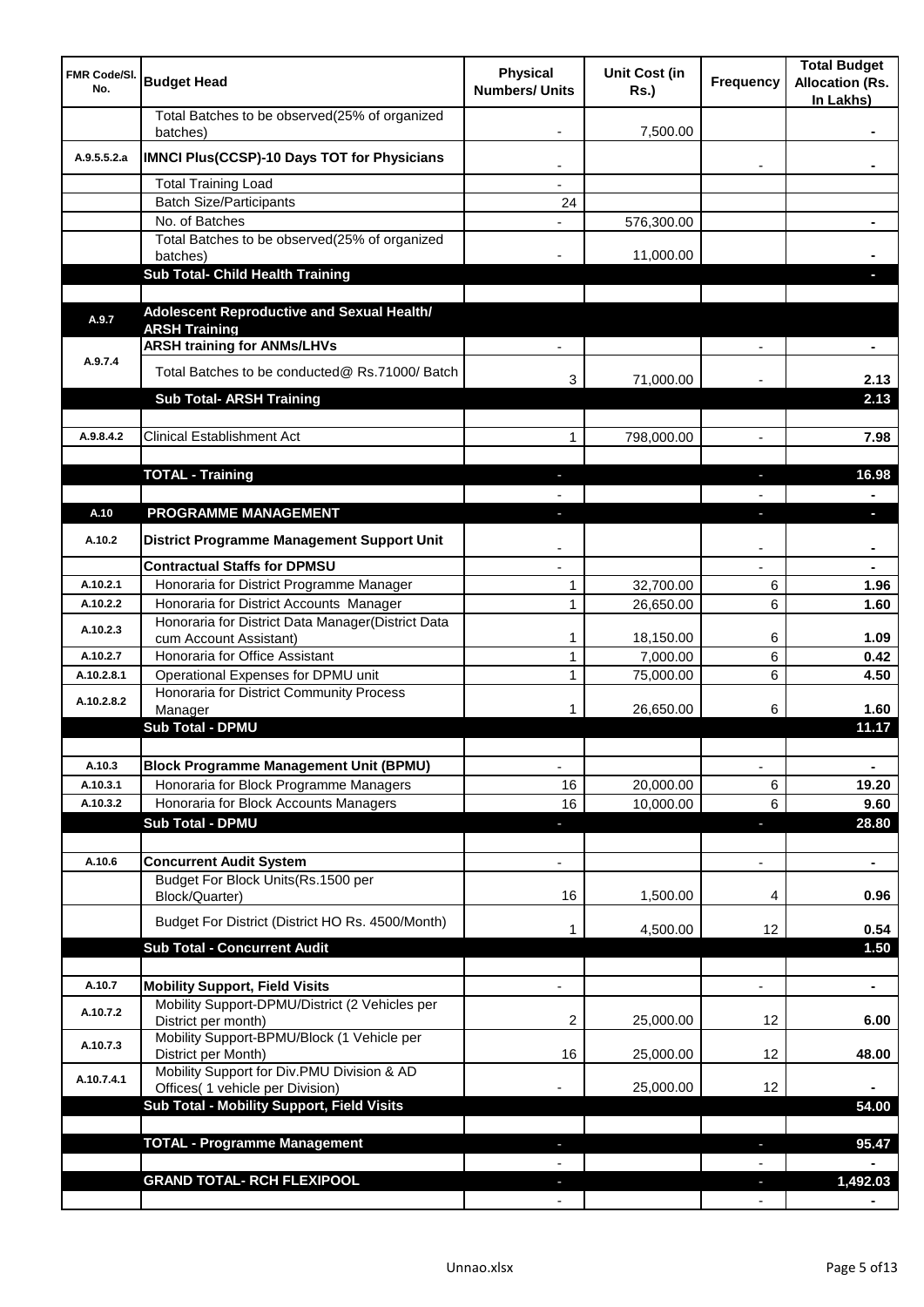| FMR Code/SI.<br>No. | <b>Budget Head</b>                                                             | <b>Physical</b><br><b>Numbers/ Units</b> | <b>Unit Cost (in</b><br><b>Rs.)</b> | <b>Frequency</b>         | <b>Total Budget</b><br><b>Allocation (Rs.</b><br>In Lakhs) |
|---------------------|--------------------------------------------------------------------------------|------------------------------------------|-------------------------------------|--------------------------|------------------------------------------------------------|
| В                   | <b>MISSION FLEXIPOOL</b>                                                       |                                          |                                     |                          |                                                            |
| <b>B1</b>           | <b>ASHA</b>                                                                    |                                          |                                     |                          |                                                            |
| B1.1.1.4.2          | ASHA State Trainers - TOT (Module VI&VII)-                                     |                                          |                                     |                          |                                                            |
|                     | National Level-Cost of TA/DA                                                   |                                          | 15,000.00                           |                          |                                                            |
| B1.1.3.3            | <b>Incentive for FP</b>                                                        |                                          |                                     |                          |                                                            |
|                     | Incentive for ASHA @ Rs. 1000 if a couple<br>adopts permanent methods after 02 |                                          |                                     |                          |                                                            |
| B1.1.3.3.1          | children(Assumed that 15.56 % clients adopts                                   |                                          |                                     |                          |                                                            |
|                     | permanent methods after 02 children).                                          | 1,125                                    | 1,000.00                            | ٠                        | 11.25                                                      |
| B1.1.3.5            | <b>Other incentive</b>                                                         |                                          |                                     |                          |                                                            |
|                     | On taking Complicated On pregnancy cases or                                    |                                          |                                     |                          |                                                            |
| B1.1.3.5.1          | New born cases to the health facility @Rs.150/-                                |                                          |                                     |                          |                                                            |
|                     | case (up to 3 cases/year)                                                      | 2,623                                    | 150.00                              | 3                        | 11.80                                                      |
| B1.1.3.5.3          | Birth & Death Registration (For 30 birth & 9                                   |                                          |                                     |                          |                                                            |
|                     | deaths/ASHA) -Amount Approved 90% Only                                         | 2,623                                    | 180.00                              |                          | 4.25                                                       |
|                     | TA/DA for attending Monthly Meetings                                           |                                          |                                     |                          |                                                            |
| B1.1.3.5.5          | @Rs.100/Meeting - Amount Approved 90% Only                                     | 2,623                                    | 100.00                              | 12                       | 28.33                                                      |
|                     |                                                                                |                                          |                                     |                          |                                                            |
| B1.1.3.5.6          | Maternal Death Audit Information                                               |                                          |                                     |                          |                                                            |
|                     | (@Rs.200/Case)-Amount Approved 50% Only                                        | 210                                      | 200.00                              |                          | 0.21                                                       |
|                     | Incentives to ASHA Sangini(@Rs.150 for one                                     |                                          |                                     |                          |                                                            |
| B1.1.3.5.12         | field visit and 20 visits per month)                                           |                                          | 3,000.00                            | 10                       |                                                            |
| B1.1.3.6            | <b>Other Activities</b>                                                        |                                          |                                     |                          |                                                            |
| B1.1.3.6.1          | ASHA Divas/Annual ASHA Samellan-(Amount                                        |                                          |                                     |                          |                                                            |
|                     | Approved 70% Only)                                                             | 2,623                                    | 250.00                              |                          | 4.59                                                       |
|                     | <b>ASHA Payment Voucher</b>                                                    | 2,623                                    | 25.00                               |                          | 0.66                                                       |
| B1.1.3.6.3          | <b>ASHA Master Payment Register</b>                                            | 16                                       | 150.00                              |                          | 0.02                                                       |
|                     | <b>ASHA Sangini Format</b>                                                     | 131                                      | 50.00                               |                          | 0.07                                                       |
| B1.1.4              | Awards to ASHA's/Link workers                                                  | 16                                       | 5,000.00                            | ä,                       | 0.80                                                       |
| B1.1.5              | <b>ASHA Resource Centre/ASHA Mentoring Group</b>                               |                                          |                                     |                          | ۰                                                          |
| B1.1.5.4            | Mobility Costs ASHA Mentoring Group for<br>district*4 meetings@Rs.2500/meeting | 4                                        | 2,500.00                            |                          | 0.10                                                       |
|                     | <b>Sub Total - ASHA</b>                                                        |                                          |                                     |                          | 62.08                                                      |
|                     |                                                                                |                                          |                                     |                          |                                                            |
| <b>B2</b>           | <b>Untied Funds</b>                                                            |                                          |                                     |                          |                                                            |
| <b>B2.1</b>         | No. of CHCs/SDH and Amount Approved 71%                                        |                                          |                                     |                          |                                                            |
|                     | Only                                                                           | 16                                       | 50,000.00                           | 1                        | 5.68                                                       |
| <b>B2.2</b>         | No. of PHCs and Amount Approved 93% Only                                       | 36                                       | 25,000.00                           | $\mathbf{1}$             | 8.37                                                       |
| <b>B2.3</b>         | No. of Sub Centres and Amount Approved 46%<br>Only                             | 356                                      | 10,000.00                           | 1                        | 16.38                                                      |
|                     |                                                                                |                                          |                                     |                          |                                                            |
| B <sub>2.4</sub>    | No. of VHNSCs and Amount Approved 36% Only                                     | 954                                      | 10,000.00                           | 1                        | 34.34                                                      |
|                     | <b>Sub Total - Untied Funds</b>                                                |                                          |                                     |                          | 64.77                                                      |
|                     |                                                                                | $\blacksquare$                           |                                     |                          | $\blacksquare$                                             |
| <b>B.3</b>          | <b>Annual Maintenance Grants</b>                                               | ٠                                        |                                     | J,                       | $\mathcal{L}_{\mathcal{A}}$                                |
| <b>B3.1</b>         | No. of CHCs and Amount Approved 70% Only                                       | 16                                       | 100,000.00                          | 1                        | 11.20                                                      |
| <b>B3.2</b>         | No. of PHCs and Amount Approved 69% Only                                       | 36                                       | 50,000.00                           | 1                        | 12.42                                                      |
| <b>B3.3</b>         | No. of Sub Centres and Amount Approved 49%                                     |                                          |                                     |                          |                                                            |
|                     | Only                                                                           | 242                                      | 10,000.00                           | 1                        | 11.86                                                      |
|                     | Sub Total - AMG                                                                |                                          |                                     |                          | 35.48                                                      |
|                     |                                                                                |                                          |                                     |                          |                                                            |
| B.6                 | <b>Corpus Grants to HMS/RKS</b>                                                | J,                                       |                                     |                          | $\blacksquare$                                             |
| <b>B6.1</b>         | District Hospitals (DH+DWH)                                                    | 2                                        |                                     | $\overline{\phantom{a}}$ |                                                            |
|                     | Amount Approved for District Hospitals                                         |                                          |                                     |                          | 5.48                                                       |
| B6.2                | No. of CHCs and Amount Approved 90% Only                                       | 16                                       | 100,000.00                          | 1                        | 14.40                                                      |
| B6.3                | No. of PHCs and Amount Approved 90% Only                                       | 36                                       | 50,000.00                           | 1                        | 16.20                                                      |
|                     | Sub Total - HMS/RKS                                                            | ٠                                        |                                     | ٠                        | 36.08                                                      |
|                     |                                                                                | $\overline{\phantom{a}}$                 |                                     |                          | $\blacksquare$                                             |
| <b>B9</b>           | <b>Mainstreaming of AYUSH</b>                                                  | ٠                                        |                                     | ٠                        | $\blacksquare$                                             |
| <b>B.9.1</b>        | <b>Medical Officers (Only AYUSH)</b>                                           | -                                        |                                     | $\overline{\phantom{a}}$ |                                                            |
| B.9.1.1             | <b>Contractual Medical Officers</b>                                            | 32                                       | 24,000.00                           | 6                        | 46.08                                                      |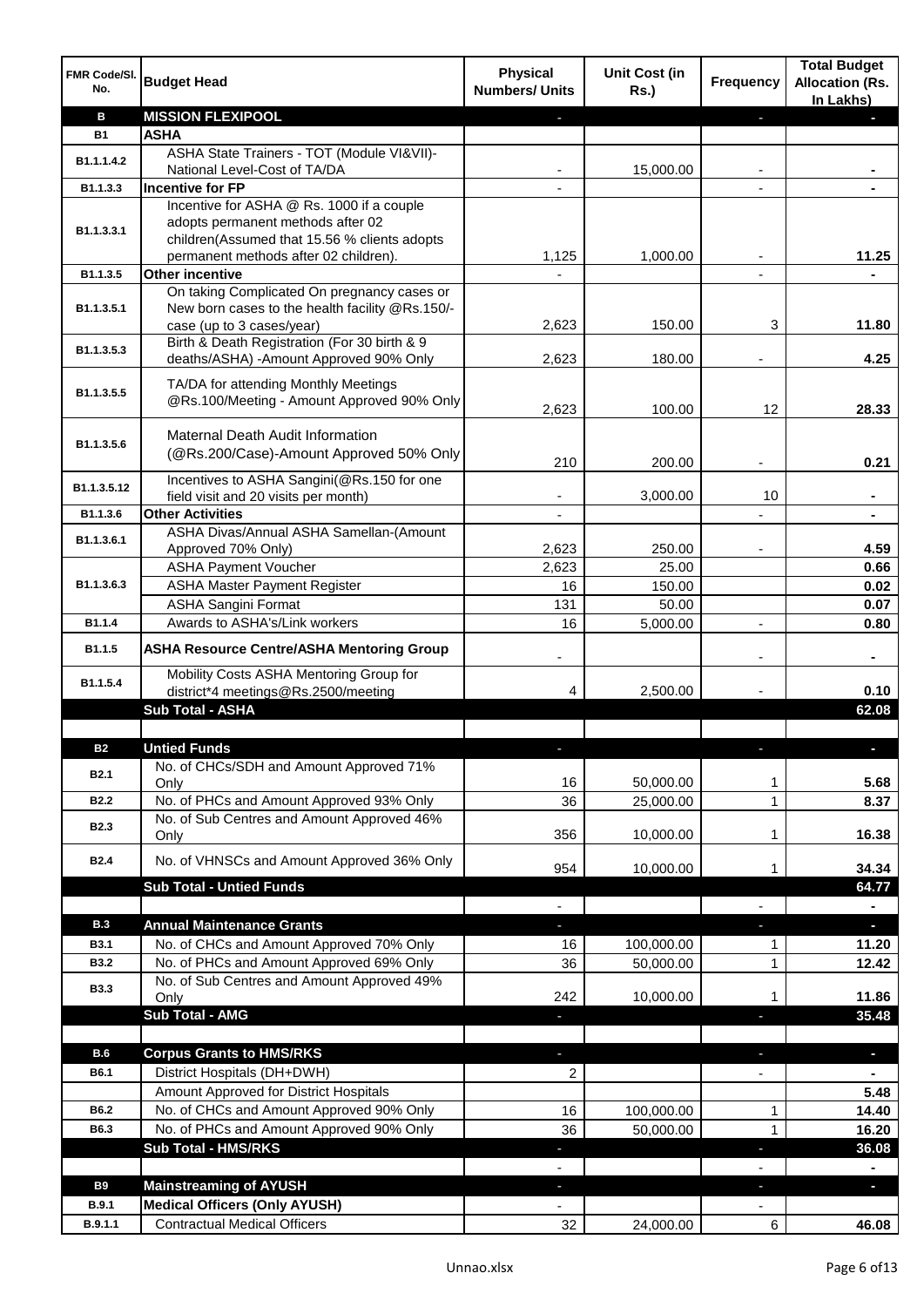| FMR Code/SI.<br>No. | <b>Budget Head</b>                                                                                         | <b>Physical</b><br><b>Numbers/ Units</b> | <b>Unit Cost (in</b><br><b>Rs.)</b> | <b>Frequency</b>         | <b>Total Budget</b><br><b>Allocation (Rs.</b><br>In Lakhs) |
|---------------------|------------------------------------------------------------------------------------------------------------|------------------------------------------|-------------------------------------|--------------------------|------------------------------------------------------------|
| <b>B.9.2</b>        | <b>AYUSH Pharmacists</b>                                                                                   | 15                                       | 9,000.00                            | 6                        | 8.10                                                       |
|                     | <b>Sub Total (AYUSH)</b>                                                                                   | r                                        |                                     | ۳                        | 54.18                                                      |
|                     |                                                                                                            |                                          |                                     |                          |                                                            |
| <b>B10</b>          | <b>IEC-BCC Activities</b>                                                                                  | F                                        |                                     | Е                        | п                                                          |
| <b>B.10.2</b>       | Implementation of BCC/IEC Activities at district<br>level                                                  |                                          |                                     | -                        | 5.00                                                       |
| B.10.5.2            | Printing of WIFS Cards, Referral Slips, etc                                                                | -                                        |                                     | $\overline{\phantom{a}}$ | ۰                                                          |
|                     | WIFS Cards for School Children(No. of Cards)                                                               |                                          | 4.00                                |                          | $\blacksquare$                                             |
|                     | <b>Sub Total (IEC/BCC)</b>                                                                                 | ٠                                        |                                     | н                        | 5.00                                                       |
|                     |                                                                                                            | $\blacksquare$                           |                                     | $\blacksquare$           | $\blacksquare$                                             |
| <b>B15</b>          | <b>Planning, Implementation and Monitoring</b>                                                             | F                                        |                                     | ÷,                       | L                                                          |
| B15.2               | <b>Quality Assurance</b>                                                                                   |                                          |                                     |                          |                                                            |
| B15.2.2             | <b>Quality Assurance Committees</b>                                                                        | ٠                                        |                                     |                          | $\blacksquare$                                             |
|                     | <b>Division Level</b>                                                                                      |                                          |                                     |                          |                                                            |
|                     | One time establishment @ Rs. 1.00 Lakh/                                                                    |                                          |                                     |                          |                                                            |
|                     | Division (Amount Approved 50% Only)                                                                        |                                          | 100,000.00                          | 1                        |                                                            |
|                     | Operational Expenses @Rs. 5000/month/<br>division (Amount Approved 50% Only)                               |                                          | 5,000.00                            | 12                       |                                                            |
|                     | <b>District Level</b>                                                                                      | ٠                                        |                                     | ä,                       |                                                            |
|                     | One time establishment @ Rs. 1.00 Lakh/                                                                    |                                          |                                     |                          |                                                            |
|                     | District (Amount Approved 50% Only)                                                                        | 1                                        | 100,000.00                          | 1                        | 0.50                                                       |
|                     | Operational Expenses @Rs. 5000/Month/                                                                      |                                          |                                     |                          |                                                            |
| B15.2.4             | District (Amount Approved 50% Only)                                                                        | 1                                        | 5,000.00                            | 12                       | 0.30                                                       |
| B15.2.4.2           | <b>Review meetings</b><br><b>Division Level</b>                                                            |                                          |                                     |                          |                                                            |
|                     | Review meetings @ Rs 10000/- per meeting for 4                                                             |                                          |                                     |                          |                                                            |
|                     | meeting per division (Amount Approved 50%                                                                  |                                          |                                     |                          |                                                            |
|                     | Only)                                                                                                      |                                          | 10,000.00                           | 4                        |                                                            |
|                     | <b>District Level</b>                                                                                      |                                          |                                     |                          |                                                            |
|                     | Review meetings @ Rs 10000/- per meeting for 4                                                             |                                          |                                     |                          |                                                            |
|                     | meeting per District (Amount Approved 50% Only)                                                            |                                          | 10,000.00                           | 4                        | 0.20                                                       |
| B15.2.5             | <b>Other Block Level Activities</b>                                                                        |                                          |                                     |                          |                                                            |
|                     | <b>Block QA visioning meeting (Orienting</b>                                                               |                                          |                                     |                          |                                                            |
| B15.2.5.1           | <b>Block Officials on Facility Solutions Levels-Amount</b><br>Approved 50% Only)                           | 1                                        | 35,000.00                           | 1                        | 0.18                                                       |
| B15.2.5.2           | Quality Management System (QMS) training                                                                   |                                          |                                     |                          |                                                            |
|                     | workshop -(Amount Approved 50% Only)                                                                       | 1                                        | 100,000.00                          | 1                        | 0.50                                                       |
|                     | <b>Sub Total - Quality Assurance</b>                                                                       |                                          |                                     |                          | 1.68                                                       |
| B15.3               | <b>Monitoring and Evaluation</b>                                                                           |                                          |                                     |                          | ۰                                                          |
| B15.3.1.6.3         | Honoraria of Data Entry Operators for MCTS                                                                 | 16                                       | 11,000.00                           | 6                        | 10.56                                                      |
| B15.3.2             | <b>Computerization HMIS and E-governance</b>                                                               |                                          |                                     | ٠                        |                                                            |
|                     | <b>HMIS Operational Cost (excluding HR &amp; Trainings)-</b>                                               |                                          |                                     |                          |                                                            |
|                     | Expenses for Internet @1500/month/computer                                                                 |                                          |                                     |                          |                                                            |
|                     | for 951 Nos                                                                                                | 18                                       | 1,500.00                            | 12                       | 3.24                                                       |
| B15.3.2.1.a         | Expenses for Internet Rs.750/pm/block                                                                      | 16                                       | 750.00                              | 12                       | 1.44                                                       |
|                     | computer(new) for 820 Nos.<br>Expenses for Internet Data Card                                              |                                          |                                     |                          |                                                            |
|                     | @Rs.750/pm/Computer (new) for 75 Nos.                                                                      | 1                                        | 750.00                              | 12                       | 0.09                                                       |
|                     | Expenses for Internet Data Card                                                                            |                                          |                                     |                          |                                                            |
|                     | @Rs.750/pm/Computer (new) for 18 Nos.                                                                      |                                          | 750.00                              | 12                       |                                                            |
| B15.3.2.1.d         | Other Office and admin expenses                                                                            | ÷,                                       |                                     |                          |                                                            |
| B15.3.2.1.d.2       | Maintenance of Computers/AMC/etc -HMIS<br>(Block -PHC/CHC, CH, CMF (M/F) Old @Rs.<br>4000/unit for 951 no. | 18                                       | 4,000.00                            | 1                        | 0.72                                                       |
| B15.3.2.1.d.3       | Purchase of computer consumables/Admin<br>Expenses @ Rs.1000.00 for 951 no.-Six                            | 18                                       | 1,000.00                            |                          | 1.08                                                       |
|                     | Months                                                                                                     |                                          |                                     | 6                        |                                                            |
| B15.3.2.2.a         | MCTS Operational Cost (excluding HR & Trainings)                                                           |                                          |                                     |                          | ۰                                                          |
|                     | Procurement of computers/Printers/Cartridges                                                               |                                          |                                     |                          |                                                            |
| B15.3.2.2.b         | ,etc. - @50,000.00/Computer Systems for 820<br>No.                                                         | 16                                       | 50,000.00                           | 1                        | 8.00                                                       |
|                     |                                                                                                            |                                          |                                     |                          |                                                            |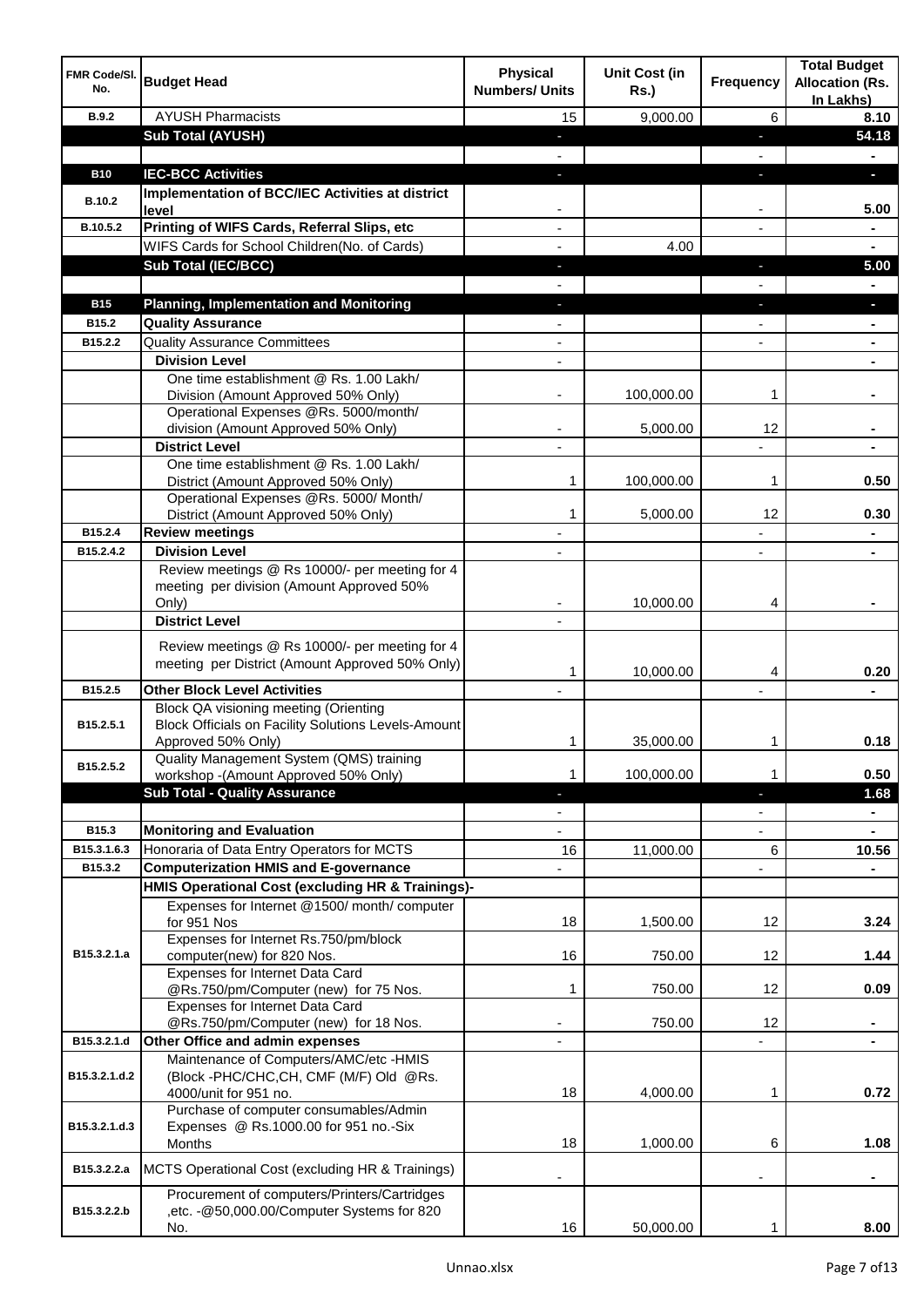| FMR Code/SI.<br>No. | <b>Budget Head</b>                                                                            | <b>Physical</b><br><b>Numbers/ Units</b> | Unit Cost (in<br><b>Rs.)</b> | <b>Frequency</b> | <b>Total Budget</b><br><b>Allocation (Rs.</b><br>In Lakhs) |
|---------------------|-----------------------------------------------------------------------------------------------|------------------------------------------|------------------------------|------------------|------------------------------------------------------------|
| B15.3.2.2.d         | Other Office and admin expenses @12,000.00<br>per year -820 No.(New)                          | 16                                       | 12,000.00                    | 1                | 1.92                                                       |
| B15.3.3             | Other M & E Activities                                                                        |                                          |                              |                  |                                                            |
| B15.3.3.5           | Review Meetings for MCTS @ Rs 4,000/meeting<br>for 12 meetings                                | 1                                        | 4,000.00                     | 12               | 0.48                                                       |
|                     | Sub Total - Monitoring and Evaluation                                                         |                                          |                              |                  | 27.53                                                      |
|                     |                                                                                               |                                          |                              |                  |                                                            |
| <b>B.16</b>         | <b>PROCUREMENT</b>                                                                            |                                          |                              | T                | D.                                                         |
| B16.1.1             | <b>Procurement of Equipments: MH</b>                                                          |                                          |                              |                  |                                                            |
| B16.1.1.2           | MVA / EVA Kits for Safe Abortion services                                                     | 3                                        | 2,500.00                     | ÷,               | 0.08                                                       |
| B16.1.6             | <b>Equipments for ARSH/ School Health</b>                                                     |                                          |                              |                  |                                                            |
| B16.1.6.1           | Equipments for ARSH Clinics (New)                                                             |                                          | 15,000.00                    | 1                |                                                            |
|                     | <b>Sub Total (Procurement of Equipments)</b>                                                  |                                          |                              |                  | 0.08                                                       |
|                     |                                                                                               |                                          |                              |                  |                                                            |
| B.16.2.1            | Drugs & supplies for MH                                                                       | $\frac{1}{2}$                            |                              | ÷,               | $\blacksquare$                                             |
| B.16.2.1.2          | Drugs for Safe Abortion (No. of MMA estimated<br>in year 2013-14)                             | 664                                      | 200.00                       |                  | 1.33                                                       |
| B.16.2.4            | <b>Supplies for IMEP</b>                                                                      |                                          |                              | $\overline{a}$   |                                                            |
|                     |                                                                                               |                                          |                              |                  |                                                            |
| B.16.2.4.1          | Bio-Medical Waste Management-District level                                                   | $\overline{\phantom{a}}$                 |                              | ۰                | 10.11                                                      |
| B.16.2.4.2          | Bio-Medical Waste Management-CHC level                                                        | $\blacksquare$                           |                              | $\overline{a}$   | 18.88                                                      |
| B.16.2.4.3          | Cleaning/Washing, House keeping and Laundry                                                   |                                          |                              |                  |                                                            |
|                     | Management - District Level                                                                   |                                          |                              |                  | 16.64                                                      |
| B.16.2.4.4          | Cleaning/Washing, House keeping and Laundry<br>Management - CHC/PHC Level                     |                                          |                              |                  | 24.49                                                      |
|                     | <b>ASHA Drug Kits</b>                                                                         |                                          |                              |                  |                                                            |
| B.16.2.5.2          | Drug Kit replenishment for ASHAs @ Rs.<br>300/ASHA                                            | 2,224                                    | 300.00                       |                  | 6.67                                                       |
| B.16.2.6            | Drugs & supplies for WIFS                                                                     |                                          |                              | ä,               | ۰                                                          |
|                     | For Govt. & Govt. aided Schools (Classes VI to                                                |                                          |                              |                  |                                                            |
|                     | XII)                                                                                          |                                          |                              |                  |                                                            |
|                     | <b>Total Beneficiaries</b>                                                                    | 80,337                                   |                              |                  |                                                            |
| B.16.2.6.1          | IFA Tables Required at District (Beneficiary* 52<br>Tabs)                                     | 4,177,512                                | 0.12                         |                  | 5.01                                                       |
| B.16.2.6.2          | Albendazole Tablets Required at District<br>(Beneficiary *2 Tabs)                             | 160,674                                  | 1.00                         |                  | 1.61                                                       |
| B.16.2.7            | Drugs & Supplies under SHP                                                                    | ٠                                        |                              |                  | ٠                                                          |
|                     | <b>For Aganwadi Centres</b>                                                                   |                                          |                              |                  | ۰                                                          |
|                     | Expected No. of Children at AWCs                                                              | 32,850                                   |                              |                  |                                                            |
|                     | No. of IFA Bottles (One bottle of 100 ml./child)                                              | 32,850                                   | 10.00                        |                  | 3.29                                                       |
|                     | Albendazole Tablets (2 tablets per Child)                                                     | 65,700                                   | 1.00                         |                  | 0.66                                                       |
|                     | For Primary Schools(For Govt. & Govt. aided                                                   |                                          |                              |                  |                                                            |
|                     | <b>Schools Classes I to V)</b>                                                                |                                          |                              |                  |                                                            |
|                     | Expected No. of Children in Schools<br>No. of Tablets Required at District (52 Tabs./         | 145,292                                  |                              |                  |                                                            |
|                     | Beneficiary)                                                                                  | 7,555,209                                | 0.12                         |                  | 9.07                                                       |
|                     | No. of Tablets Required at District (2 Tabs./                                                 |                                          |                              |                  |                                                            |
|                     | Beneficiary)                                                                                  | 290,585                                  | 1.00                         |                  | 2.91                                                       |
|                     | <b>Medicines for Teams</b>                                                                    |                                          |                              |                  |                                                            |
|                     | No. of Blocks                                                                                 | 16                                       |                              |                  |                                                            |
|                     | First Time Medicines For Teams (2 Teams in<br>Each Block)                                     | 32                                       | 18,000.00                    |                  | 5.76                                                       |
|                     | <b>Sub Total (Procurement of Drugs &amp; Supplies)</b>                                        |                                          |                              |                  | 106.41                                                     |
|                     |                                                                                               |                                          |                              |                  |                                                            |
| <b>B.17</b>         | <b>Drugs Warehouses/Logistics Management</b><br>Honoraria of Staff at Regional Drug Warehouse | J.                                       |                              | J,               | o,                                                         |
|                     |                                                                                               |                                          |                              |                  |                                                            |
|                     | Accountant                                                                                    |                                          | 10,000.00                    | 6                |                                                            |
|                     | Computer Operator Cum Store Keeper                                                            | ٠                                        | 10,000.00                    | 6                |                                                            |
|                     | Fork-Lift Operator cum Mechanic                                                               |                                          | 6,500.00                     | 6                |                                                            |
| <b>B.17.1</b>       | Fourth class / Loader                                                                         |                                          | 6,500.00                     | 6                |                                                            |
|                     | Generator Operator cum Electrician                                                            |                                          | 5,000.00                     | 6                |                                                            |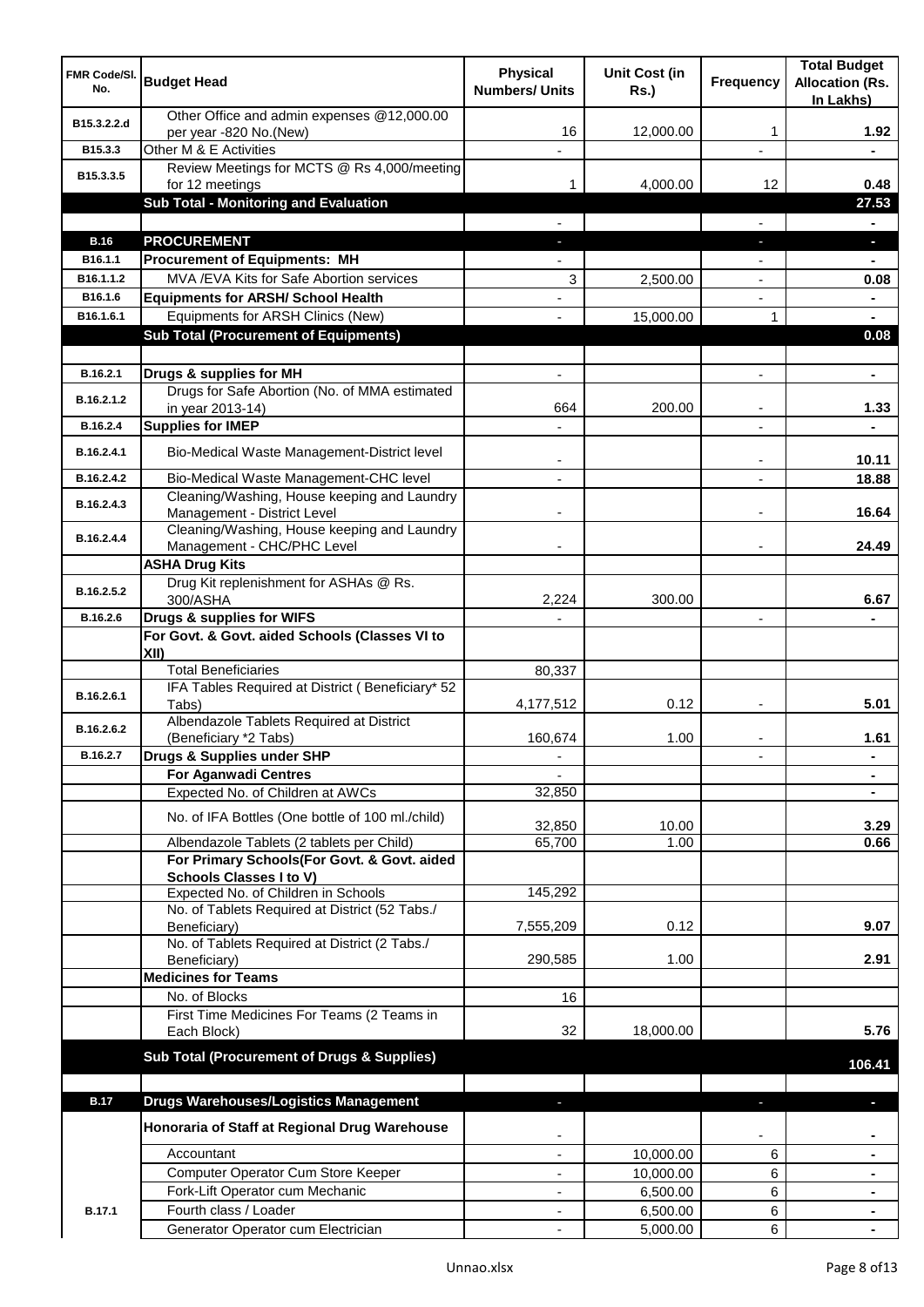| <b>FMR Code/SI.</b><br>No. | <b>Budget Head</b>                                                                                                                                                                                                                                                         | <b>Physical</b><br><b>Numbers/ Units</b> | <b>Unit Cost (in</b><br><b>Rs.)</b> | <b>Frequency</b>         | <b>Total Budget</b><br><b>Allocation (Rs.</b><br>In Lakhs) |
|----------------------------|----------------------------------------------------------------------------------------------------------------------------------------------------------------------------------------------------------------------------------------------------------------------------|------------------------------------------|-------------------------------------|--------------------------|------------------------------------------------------------|
|                            | Sweeper                                                                                                                                                                                                                                                                    |                                          | 3,500.00                            | 6                        |                                                            |
|                            | <b>Armed Guards</b>                                                                                                                                                                                                                                                        |                                          | 6,335.00                            | 6                        |                                                            |
|                            | <b>General Guards</b>                                                                                                                                                                                                                                                      |                                          | 5,157.00                            | 6                        |                                                            |
|                            | Gardener                                                                                                                                                                                                                                                                   |                                          | 3,000.00                            | 6                        |                                                            |
|                            | Honoraria of Staff at District Drug Warehouse                                                                                                                                                                                                                              |                                          |                                     |                          |                                                            |
|                            | Computer Operator Cum Store Keeper                                                                                                                                                                                                                                         | 1                                        | 10,000.00                           | 6                        | 0.60                                                       |
| <b>B.17.3</b>              | Generator Operator Cum Mechanic/Electrician                                                                                                                                                                                                                                | 1                                        | 5,000.00                            | 6                        | 0.30                                                       |
|                            | Loader                                                                                                                                                                                                                                                                     | 1                                        | 5,000.00                            | 6                        | 0.30                                                       |
|                            | Choukidar                                                                                                                                                                                                                                                                  | 1                                        | 5,000.00                            | 6                        | 0.30                                                       |
| B.17.4.1                   | Part-time Sweeper<br><b>Operational Cost for Regional Drug ware House</b>                                                                                                                                                                                                  | 1                                        | 2,500.00                            | 6                        | 0.15                                                       |
|                            |                                                                                                                                                                                                                                                                            |                                          |                                     |                          |                                                            |
|                            | <b>Electricity Charges</b>                                                                                                                                                                                                                                                 |                                          |                                     |                          |                                                            |
|                            | <b>Telephone Charges</b><br>POL & Maintenance of DG Sets                                                                                                                                                                                                                   |                                          |                                     |                          |                                                            |
|                            | Stationary                                                                                                                                                                                                                                                                 |                                          |                                     |                          |                                                            |
|                            | Contingency                                                                                                                                                                                                                                                                |                                          |                                     |                          |                                                            |
|                            | <b>Sub Total-Drug Ware Houses</b>                                                                                                                                                                                                                                          |                                          |                                     |                          | 1.65                                                       |
|                            |                                                                                                                                                                                                                                                                            |                                          |                                     |                          |                                                            |
|                            | <b>GRAND TOTAL- MISSION FLEXIPOOL</b>                                                                                                                                                                                                                                      |                                          |                                     |                          | 394.93                                                     |
|                            |                                                                                                                                                                                                                                                                            |                                          |                                     |                          |                                                            |
| $\mathbf c$                | <b>IMMUNISATION</b><br>RI strengthening project (Review meeting, Mobility                                                                                                                                                                                                  |                                          |                                     |                          |                                                            |
| C.1                        | support, Outreach services etc)                                                                                                                                                                                                                                            |                                          |                                     |                          |                                                            |
| C.1.a                      | Mobility Support for supervision for district level<br>officers @Rs 250000/- Year                                                                                                                                                                                          | 1                                        | 250,000.00                          |                          | 2.50                                                       |
| C.1.b                      | Mobility support for supervision at State level                                                                                                                                                                                                                            |                                          |                                     |                          |                                                            |
|                            | Printing and dissemination of Immunization                                                                                                                                                                                                                                 |                                          |                                     |                          |                                                            |
| C.1.c                      | cards, tally sheets, monitoring forms etc.@ Rs                                                                                                                                                                                                                             |                                          |                                     |                          |                                                            |
|                            | 10 /- Beneficiary                                                                                                                                                                                                                                                          | 99,537                                   | 10.00                               |                          | 9.95                                                       |
| C.1.d                      | Support for Quarterly State level review<br>meetings of district officer                                                                                                                                                                                                   |                                          |                                     |                          |                                                            |
| C.1.e                      | Quarterly review meetings exclusive for RI at<br>district level with Block Mos, CDPO, and other<br>stake holders (@ Rs 100/- per participant(5<br>participant / block)                                                                                                     | 320                                      | 100.00                              |                          | 0.32                                                       |
| C.1.f                      | Quarterly review meetings exclusive for RI at<br>block level @Rs 50/- per person as<br>honorarium/Asha(For travel) & Rs 25 per person<br>at the disposal of MOIC for meeting expenses<br>(Refreshment, stationery and mis.)                                                | 2,560                                    | 75.00                               | $\overline{\phantom{a}}$ | 1.92                                                       |
| C.1.g                      | Focus on slum & underserved areas in urban<br>areas/alternative vaccinator for slums (Hiring of<br>ANM @ 450/-per session for four<br>sessions/month/slum of 10000 population and<br>Rs.300/ month as contingency per slum<br>i.e.Rs.2100/-month/slum of 10000 population) | $\overline{\phantom{m}}$                 | 2,100.00                            | $\overline{a}$           | $\blacksquare$                                             |
| C.1.h                      | Mobilization of children through ASHA or other<br>mobilizers(@Rs 150/-per session)                                                                                                                                                                                         | 36,674                                   | 150.00                              |                          | 55.01                                                      |
| C.1.i                      | Alternative vaccine delivery in hard to reach<br>areas(@Rs 150/-per session)                                                                                                                                                                                               | 2,304                                    | 150.00                              |                          | 3.46                                                       |
| C.1.j                      | Alternative Vaccine Delivery in other<br>areas(@Rs. 75/- per session)                                                                                                                                                                                                      | 30,902                                   | 75.00                               |                          | 23.18                                                      |
| C.1.k                      | To develop micro plan at sub-centre level(@ Rs<br>100/- per sub centre)                                                                                                                                                                                                    | 356                                      | 100.00                              |                          | 0.36                                                       |
|                            | For consolidation of micro plans at block level                                                                                                                                                                                                                            |                                          |                                     |                          |                                                            |
| C.1.1                      | (@ Rs 1000/-per block per PHC and Rs 2000/-<br>per district)                                                                                                                                                                                                               | 18                                       | 1,000.00                            |                          | 0.18                                                       |
|                            | POL for vaccine delivery from State to district                                                                                                                                                                                                                            |                                          |                                     |                          |                                                            |
| C.1.m                      | and from district to PHC/CHCs(@ Rs 150000/-<br>per district per year)                                                                                                                                                                                                      | 1                                        | 150,000.00                          |                          | 1.50                                                       |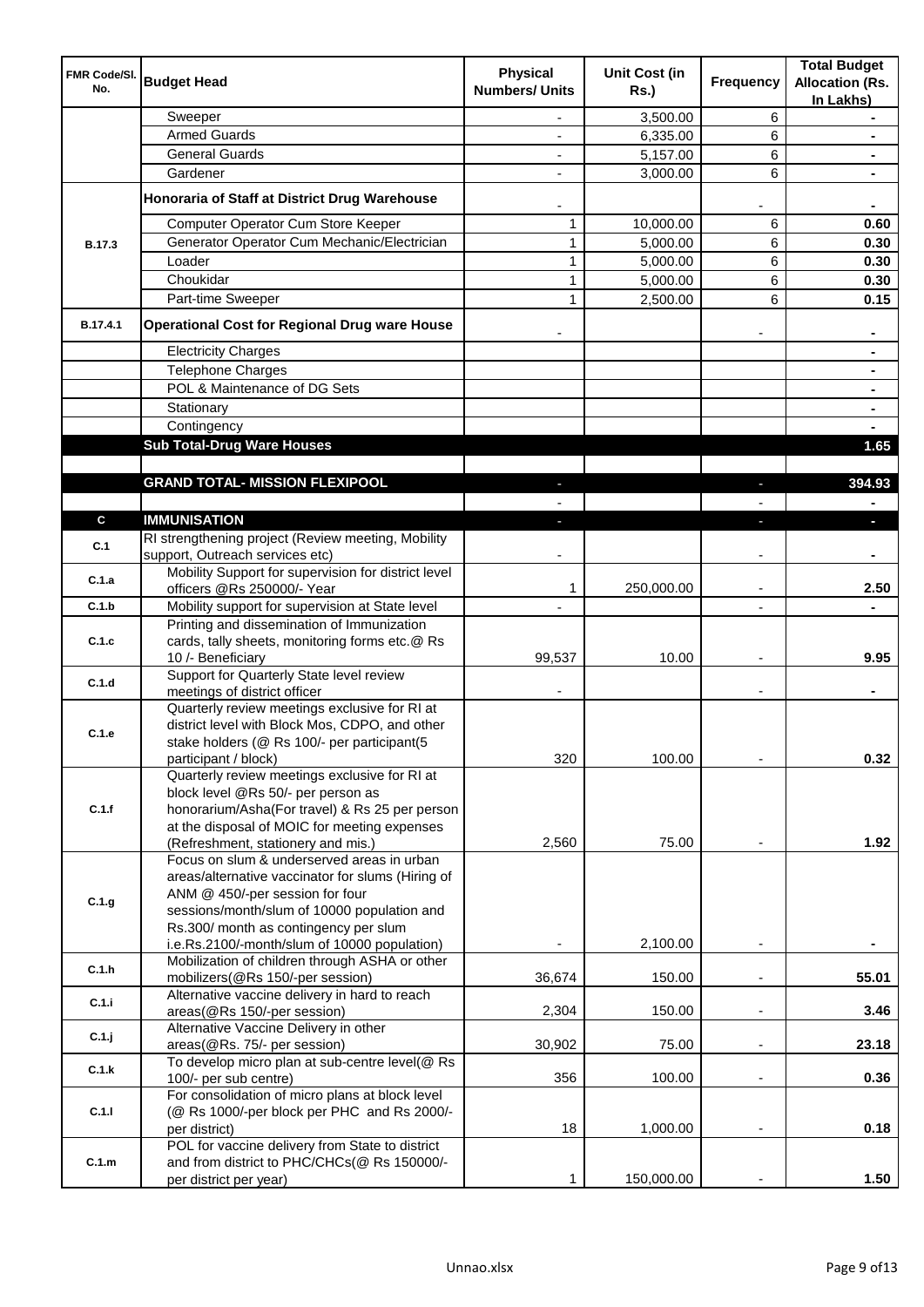| FMR Code/SI.<br>No. | <b>Budget Head</b>                                                                                                                                                                                                                             | <b>Physical</b><br><b>Numbers/ Units</b> | <b>Unit Cost (in</b><br><b>Rs.)</b> | <b>Frequency</b> | <b>Total Budget</b><br><b>Allocation (Rs.</b><br>In Lakhs) |
|---------------------|------------------------------------------------------------------------------------------------------------------------------------------------------------------------------------------------------------------------------------------------|------------------------------------------|-------------------------------------|------------------|------------------------------------------------------------|
| C.1.n               | Consumables for computer including provision<br>for internet access for RIMS (@ Rs 400/- per<br>month per district)                                                                                                                            |                                          | 400.00                              | 12               | 0.05                                                       |
| C.1.o               | Red/Black plastic bags etc.(@ Rs 3 per bag and<br>2 bags per session)                                                                                                                                                                          | 39,310                                   | 3.00                                | 2                | 2.36                                                       |
| C.1.p               | Hub Cutter/Bleach/Hypochlorite solution/ Twin<br>buckets(@ Rs 1200/- per PHC/CHC per year)                                                                                                                                                     |                                          |                                     |                  |                                                            |
| C.1.q               | Safety Pits(@ Rs 5250/- per pit)                                                                                                                                                                                                               | 16<br>6                                  | 1,200.00<br>5,250.00                |                  | 0.19<br>0.32                                               |
|                     | Other Specific requirement                                                                                                                                                                                                                     |                                          |                                     |                  |                                                            |
|                     | Fund for annual maintenance operation of<br>WIC/WIF at division level @ Rs.40000/unit of<br>WIC/WIF                                                                                                                                            |                                          | 40,000.00                           |                  |                                                            |
| C.1.r               | POL for generators and operational expenses at<br>divisional vaccine storage point @ Rs 2.00<br>Lakhs/ year/division vaccine store points                                                                                                      |                                          | 200,000.00                          |                  |                                                            |
|                     | Electricity bill for WIC/WIF AT state and<br>divisional level @ Rs 1.50Lakhs/year /division<br>store points                                                                                                                                    |                                          | 150,000.00                          |                  |                                                            |
|                     | <b>AEFI Kits</b>                                                                                                                                                                                                                               | 81                                       | 200.00                              |                  | 0.16                                                       |
| C.2                 | <b>Salary of Contractual Staffs</b>                                                                                                                                                                                                            |                                          |                                     | ä,               |                                                            |
| C.2.2               | <b>Computer Assistants at District level</b>                                                                                                                                                                                                   | 1                                        | 10,000.00                           | 6                | 0.60                                                       |
| C.3                 | <b>Training under Immunisation</b>                                                                                                                                                                                                             | $\blacksquare$                           |                                     | $\blacksquare$   | $\blacksquare$                                             |
| C.3.1               | District level Orientation training including Hep<br>B, Measles, AEFI & JE(wherever required) for 2<br>days ANM, Multi Purpose Health Worker (Male),<br>LHV, Health Assistant (Male/Female), Nurse<br>Midwives, BEEs & other staff (as per RCH |                                          |                                     |                  |                                                            |
|                     | norms) @ Rs 46200/batch                                                                                                                                                                                                                        | 2                                        | 46,200.00                           |                  | 0.92                                                       |
| C.3.2               | Three day training including Hep B, Measles &<br>JE(wherever required) of Medical Officers of RI<br>using revised MO training module) @ Rs 65600/                                                                                              |                                          |                                     |                  |                                                            |
|                     | batch                                                                                                                                                                                                                                          | 1                                        | 65,600.00                           |                  | 0.66                                                       |
| C.3.4               | Two days cold chain handlers training for block<br>level cold chain handlers by State and district<br>cold chain officers @ Rs 26600/batch                                                                                                     |                                          | 26,600.00                           |                  | 0.27                                                       |
| C.3.5               | One day training of block level data handlers by<br>DIOs and District cold chain officer to train about<br>the reporting formats of immunization @ Rs 300/                                                                                     | 18                                       |                                     |                  | 0.05                                                       |
|                     | person<br>Intensified immunization training of front line                                                                                                                                                                                      |                                          | 300.00                              |                  |                                                            |
| C.3.6               | workers @ Rs 86660/batch                                                                                                                                                                                                                       | 19                                       | 86,660.00                           |                  | 16.47                                                      |
| C.4                 | <b>Cold Chain Maintenance</b>                                                                                                                                                                                                                  |                                          |                                     |                  |                                                            |
|                     | Cold chain maintenance at PHC/CHC Level<br>(@Rs. 750/PHC/CHC per year)<br>Cold chain maintenance at District Level (@Rs.                                                                                                                       | 1                                        | 750.00                              |                  | 0.01                                                       |
|                     | 15000/year)                                                                                                                                                                                                                                    | 1                                        | 15,000.00                           |                  | 0.15                                                       |
| C.5                 | Asha Incentives- for full immunization @<br>RS.100 per child for full immunization in first<br>year and Rs.50 per child for ensuring complete<br>immunization up to 2nd year of age.(94.22% of                                                 |                                          |                                     |                  |                                                            |
|                     | the fund)                                                                                                                                                                                                                                      | 78,690                                   | 150.00                              |                  | 111.21                                                     |
|                     | <b>TOTOAL - ROUTINE IMMUNIZATION</b>                                                                                                                                                                                                           | E.                                       |                                     |                  | 231.78                                                     |
|                     |                                                                                                                                                                                                                                                |                                          |                                     |                  |                                                            |
| D                   | <b>National Disease Control Programmes</b>                                                                                                                                                                                                     |                                          |                                     |                  |                                                            |
| E                   | <b>Integrated Disease Surveillance Project (IDSP)</b>                                                                                                                                                                                          |                                          |                                     |                  |                                                            |
| E.1                 | Operational Costs (Rs. 25000/0 per Month)<br>including 10 Medical Colleges                                                                                                                                                                     |                                          |                                     |                  | 3.00                                                       |
| E.2                 | Remuneration for Contractual Human Resource                                                                                                                                                                                                    |                                          |                                     |                  | $\blacksquare$                                             |
| E.2.1               | Epidemiologist (Rs. 27500-44000)                                                                                                                                                                                                               |                                          |                                     |                  | 3.96                                                       |
| E.2.2               | Microbiologist (Rs. 27500-44000)                                                                                                                                                                                                               |                                          |                                     |                  | $\blacksquare$                                             |
| E.3.2               | Data Manager (Rs. 18000 per Mth)                                                                                                                                                                                                               |                                          |                                     |                  | 2.16                                                       |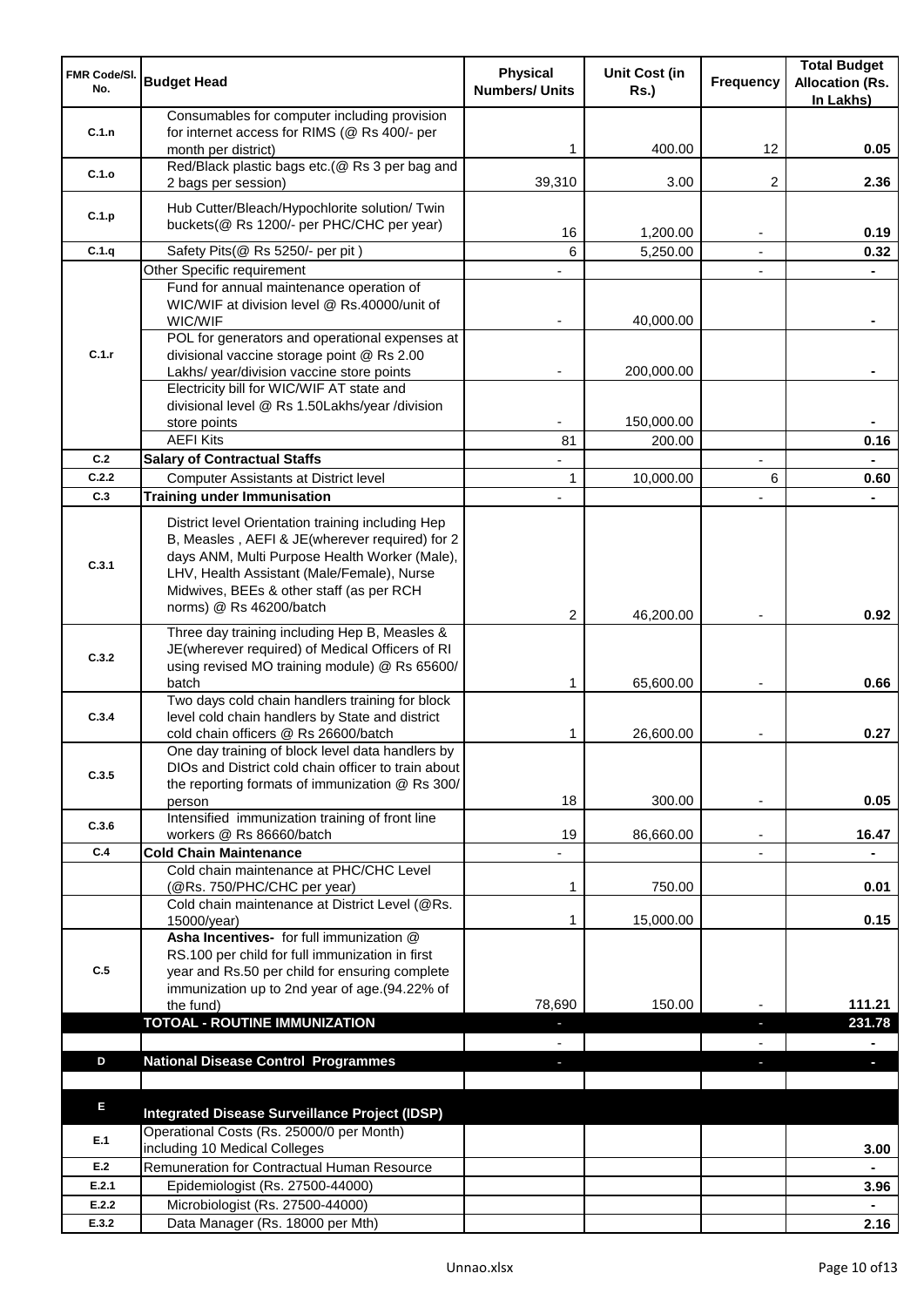| FMR Code/SI.<br>No. | <b>Budget Head</b>                                                                                    | <b>Physical</b><br><b>Numbers/ Units</b> | <b>Unit Cost (in</b><br><b>Rs.)</b> | Frequency | <b>Total Budget</b><br><b>Allocation (Rs.</b><br>In Lakhs) |
|---------------------|-------------------------------------------------------------------------------------------------------|------------------------------------------|-------------------------------------|-----------|------------------------------------------------------------|
| E.3.3               | Data Entry Operator (Rs. 11000/mth)                                                                   |                                          |                                     |           | 0.99                                                       |
|                     | <b>Training</b>                                                                                       |                                          |                                     |           |                                                            |
|                     | Medical Officers (3 days) @ Rs 50000 / Batch,                                                         |                                          |                                     |           |                                                            |
| E.8                 | for one batch                                                                                         |                                          |                                     |           | 0.50                                                       |
|                     | Hospital Pharmacists/Nurses Training (1 day) @<br>Rs.38000 / Batch for 1 batch                        |                                          |                                     |           | 0.38                                                       |
|                     | One Day Training of Medical College Doctors                                                           |                                          |                                     |           |                                                            |
| E.8                 | Costs on account of Newly Formed Districts                                                            |                                          |                                     |           |                                                            |
|                     | <b>TOTAL-IDSP</b>                                                                                     |                                          |                                     |           | 10.99                                                      |
|                     |                                                                                                       |                                          |                                     |           |                                                            |
|                     | <b>National Vector Borne Disease Control</b>                                                          |                                          |                                     |           |                                                            |
| F                   | <b>Programme (NVBDCP)</b>                                                                             |                                          |                                     |           |                                                            |
| F.1.1               | <b>Malaria</b>                                                                                        |                                          |                                     |           |                                                            |
| F.1.1.b             | <b>ASHA Incentives</b>                                                                                |                                          |                                     |           | 1.75                                                       |
| F.1.1.d             | Monitoring, Evaluation & Supervision &                                                                |                                          |                                     |           |                                                            |
|                     | Epidemic preparedness including mobility                                                              |                                          |                                     |           | 0.85                                                       |
| F.1.1.e             | <b>IEC/BCC</b>                                                                                        |                                          |                                     |           | 0.42                                                       |
| F.1.1.g             | <b>Training/Capacity Building</b>                                                                     |                                          |                                     |           | 0.25                                                       |
|                     | Sub Total - Malaria                                                                                   |                                          |                                     |           | 3.27                                                       |
| F.1.2               | Dengue & Chikungunya                                                                                  |                                          |                                     |           |                                                            |
| F.1.2.a(iⅈ)         | Strengthening Surveillance for Apex Referral<br>Lab & Sentinel Surveillance Hospital                  |                                          |                                     |           |                                                            |
| F.1.2.c             | Monitoring/Supervision and Rapid Response                                                             |                                          |                                     |           | 0.50                                                       |
| F.1.2.d             | <b>Epidemic Preparedness</b>                                                                          |                                          |                                     |           | 0.10                                                       |
| F.1.2.e             | Case Management                                                                                       |                                          |                                     |           | 0.10                                                       |
|                     |                                                                                                       |                                          |                                     |           |                                                            |
| F.1.2.f             | Vector Control And Environmental Management                                                           |                                          |                                     |           |                                                            |
| F.1.2.g             | IEC/ BCC for Social Mobilization                                                                      |                                          |                                     |           | 0.20                                                       |
| F.1.2.i             | Training/ Workshop                                                                                    |                                          |                                     |           | 0.20                                                       |
|                     | Sub Total - Dengue & Chikungunya                                                                      |                                          |                                     |           | 1.10                                                       |
| F.1.3               | <b>AES/JE</b>                                                                                         |                                          |                                     |           |                                                            |
| F.1.3.a             | Strengthening of Sentinel sites which will include<br>Diagnostics and Case Management, supply of      |                                          |                                     |           |                                                            |
|                     | kits by Gol                                                                                           |                                          |                                     |           |                                                            |
|                     | IEC / BCC Activities & printing material                                                              |                                          |                                     |           |                                                            |
| F.1.3.b             | pertaining to JE / AES                                                                                |                                          |                                     |           |                                                            |
|                     | Capacity Building in case management of                                                               |                                          |                                     |           |                                                            |
| F.1.3.c             | Medical Officer and paramedical from PHC/CHC                                                          |                                          |                                     |           |                                                            |
| F.1.3.d             | at district level.<br>Monitoring and supervision                                                      |                                          |                                     |           |                                                            |
|                     | Procurement of Insecticides (Technical                                                                |                                          |                                     |           |                                                            |
| F.1.3.e             | Malathion)                                                                                            |                                          |                                     |           |                                                            |
| F.1.3.f             | Thermal Fog Machine (Small) @ 0.85                                                                    |                                          |                                     |           |                                                            |
|                     | lac/machine                                                                                           |                                          |                                     |           |                                                            |
|                     | Operational cost for Malathion fogging (As per                                                        |                                          |                                     |           |                                                            |
| F.1.3.g             | Availability of 3 MT Technical Malathion per                                                          |                                          |                                     |           |                                                            |
|                     | district)<br>Paediatric ICU Establishment and HR &                                                    |                                          |                                     |           |                                                            |
| $F.1.3.$ j          | operational cost for Paediatric ICU in Endemic                                                        |                                          |                                     |           |                                                            |
|                     | <b>Districts</b>                                                                                      |                                          |                                     |           |                                                            |
| F.1.3.k             | ASHA Insentivization for sensitizing community                                                        |                                          |                                     |           |                                                            |
|                     |                                                                                                       |                                          |                                     |           |                                                            |
|                     | <b>Sub Total - AES/JE</b>                                                                             |                                          |                                     |           |                                                            |
| F.1.4               | <b>Lymphatic Filariasis</b>                                                                           |                                          |                                     |           |                                                            |
|                     | State Task Force, STAC Meeting, printing forms<br>& register/ Mobility support, district coordination |                                          |                                     |           |                                                            |
|                     | meeting, sensitization of media etc., Morbidity                                                       |                                          |                                     |           |                                                            |
| F.1.4.a             | management, monitoring & supervision and                                                              |                                          |                                     |           |                                                            |
|                     | mobility support for Rapid response including                                                         |                                          |                                     |           |                                                            |
|                     | Line listing                                                                                          |                                          |                                     |           | 2.90                                                       |
| F.1.4.b             | Micro Filaria Survey                                                                                  |                                          |                                     |           | 0.49                                                       |
| F.1.4.c             | Post MDA Assessment by medical colleges<br>(Govt,& Private)/ ICMR institutions                        |                                          |                                     |           | 0.15                                                       |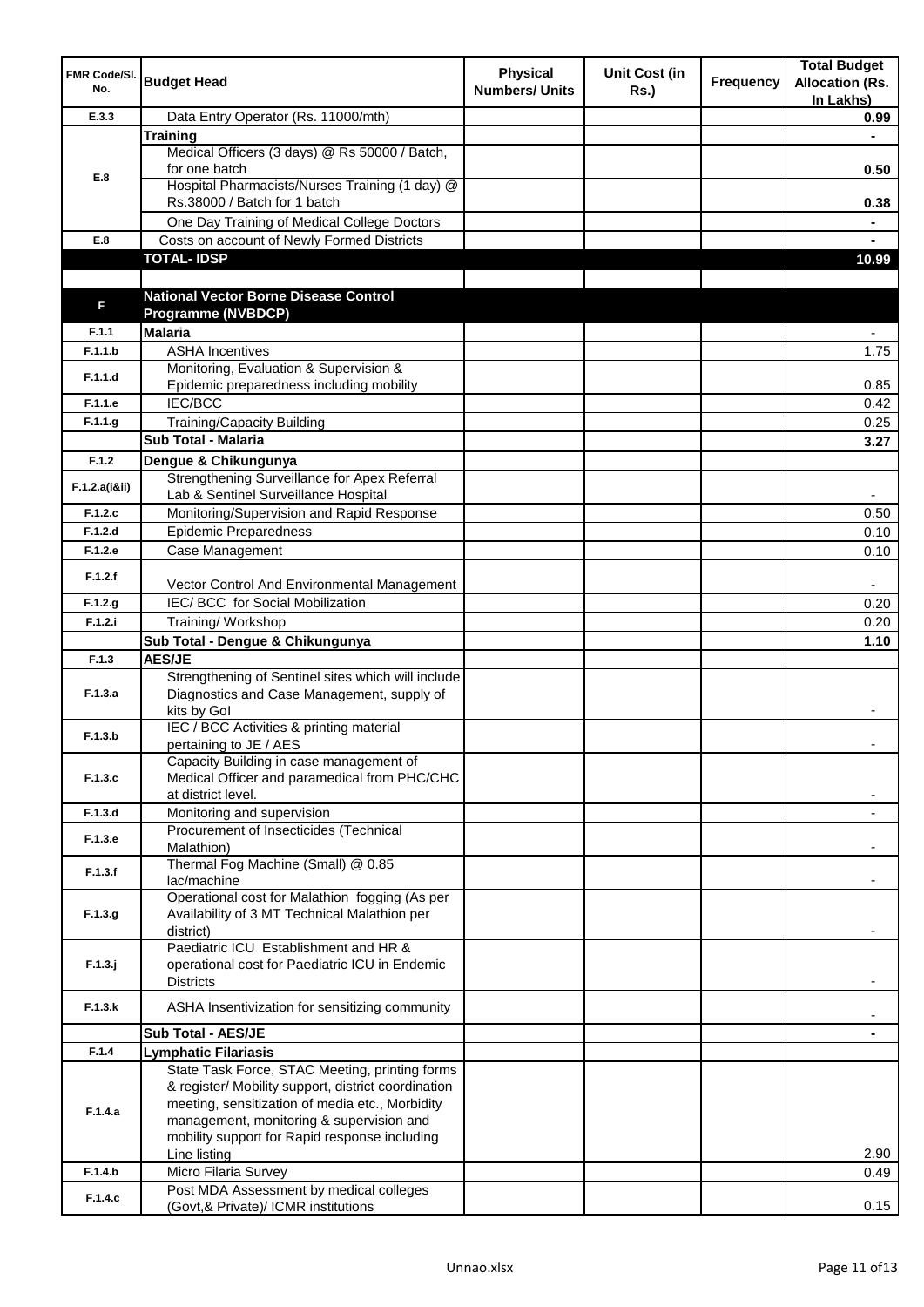| FMR Code/SI.<br>No. | <b>Budget Head</b>                                                                                               | <b>Physical</b><br><b>Numbers/ Units</b> | <b>Unit Cost (in</b><br><b>Rs.</b> ) | <b>Frequency</b>         | <b>Total Budget</b><br><b>Allocation (Rs.</b><br>In Lakhs) |
|---------------------|------------------------------------------------------------------------------------------------------------------|------------------------------------------|--------------------------------------|--------------------------|------------------------------------------------------------|
| F.1.4.d             | Training / Sensitization of district level officers<br>on ELF & Drug Distributors / Peripheral health<br>workers |                                          |                                      |                          | 3.40                                                       |
| F.1.4.e             | Specific IEC/ BCC at State, districts, PHC, Sub<br>Centre & village lable VHSC/GKs                               |                                          |                                      |                          | 1.20                                                       |
| F.1.4.f             | Honorarium for Drug Distributors including<br>ASHA & Supervisors involve in MDA                                  |                                          |                                      |                          | 6.70                                                       |
| F.1.4.h.ii          | M.F.Survey in Non Endemic districts                                                                              |                                          |                                      |                          |                                                            |
|                     | Sub Total - Lymphatic Filariasis                                                                                 |                                          |                                      |                          | 14.84                                                      |
| F.1.5               | Kalazar                                                                                                          |                                          |                                      |                          |                                                            |
| F.1.5               | Case Search/ Camp Approach                                                                                       |                                          |                                      |                          | $\overline{\phantom{a}}$                                   |
| F.1.5.a             | Spray Pumps & Accessories                                                                                        |                                          |                                      |                          | $\blacksquare$                                             |
| F.1.5.b             | Operational Cost for Spray including Spray<br>Wages & Pending liability of spray wages                           |                                          |                                      |                          |                                                            |
| F.1.5.c             | Mobility / P.O.L./ Supervision                                                                                   |                                          |                                      |                          |                                                            |
| F.1.5.d             | Monitoring & Evaluation<br>Training for Spraying /IEC/                                                           |                                          |                                      |                          |                                                            |
| F.1.5.e / F.1.5.f   | BCC/Advocacy/Incentive to ASHA/Loss of<br>Wages                                                                  |                                          |                                      |                          |                                                            |
|                     | <b>Sub Total - Kalazar</b>                                                                                       |                                          |                                      |                          |                                                            |
|                     | Cash grant for Decentralized commodities for                                                                     |                                          |                                      |                          |                                                            |
|                     | Malaria + Filaria F.6                                                                                            |                                          |                                      |                          |                                                            |
| F.6(a,b,c,k)        | Drugs (Chloroquine, Primaquine 2.5/7.5mg) and<br><b>ACT</b>                                                      |                                          |                                      |                          | 0.30                                                       |
| F.6.f               | D.E.C.                                                                                                           |                                          |                                      |                          | 9.69                                                       |
| F.6.h               | NS 1 antigen Kit<br>Dengue                                                                                       |                                          |                                      |                          |                                                            |
| F.6.i               | Larvicidal (Temephos, Bti(AS)/Bti (wp)(for                                                                       |                                          |                                      |                          |                                                            |
|                     | polluted and non polluted water)                                                                                 |                                          |                                      |                          | 0.90                                                       |
|                     | <b>Sub Total- Dec.Commodities</b><br><b>TOTAL-NVBDCP</b>                                                         |                                          |                                      |                          | 10.89                                                      |
|                     |                                                                                                                  |                                          |                                      |                          | 30.10                                                      |
|                     |                                                                                                                  |                                          |                                      |                          |                                                            |
| G                   | <b>National Leprosy Eradication Programme(NLEP)</b>                                                              |                                          |                                      |                          |                                                            |
|                     |                                                                                                                  |                                          |                                      |                          |                                                            |
| G.1                 | <b>Case Detection and Management</b><br>Specific Plan for high endemic blocks of low                             |                                          |                                      |                          |                                                            |
| G.1.1               | endemic districts                                                                                                |                                          |                                      |                          |                                                            |
|                     | No. of High endemic blocks in Low endemic                                                                        |                                          |                                      |                          |                                                            |
|                     | Districts ( ANCDR more than 10)                                                                                  |                                          |                                      |                          |                                                            |
|                     | House to House Visit by Search team                                                                              |                                          |                                      | $\overline{\phantom{a}}$ |                                                            |
|                     | Confrmaton of suspect                                                                                            |                                          |                                      |                          |                                                            |
|                     | Intensive IEC Activity                                                                                           |                                          |                                      |                          |                                                            |
| G.1.2               | <b>Services in Urban services</b>                                                                                |                                          |                                      |                          |                                                            |
|                     | Urban Project 2 Mega cities, 2 medium City 2, 8<br>Medium City 1, 40 Townships                                   |                                          |                                      |                          | 1.14                                                       |
| G.1.3               | <b>ASHA involvement</b>                                                                                          |                                          |                                      |                          |                                                            |
|                     | <b>ASHA Sensitization</b>                                                                                        |                                          |                                      |                          | 0.262                                                      |
|                     | <b>ASHA Incentive for Services</b>                                                                               |                                          |                                      |                          | 0.299                                                      |
| G.1.4               | <b>Materials &amp; Supplies</b>                                                                                  |                                          |                                      |                          |                                                            |
|                     | Supportive Drugs & Dressing materials                                                                            |                                          |                                      |                          | 0.40                                                       |
|                     | Laboratory reagents and equipments scalpels                                                                      |                                          |                                      |                          |                                                            |
|                     | etc.                                                                                                             |                                          |                                      |                          | 0.08                                                       |
|                     | Printing works                                                                                                   |                                          |                                      |                          | 0.30                                                       |
| G.1.5               | <b>NGO Services</b>                                                                                              |                                          |                                      |                          |                                                            |
| G.2                 | <b>DPMR</b>                                                                                                      |                                          |                                      |                          |                                                            |
|                     | MCR Protective Footwear (12500 pairs)                                                                            |                                          |                                      |                          | 0.50                                                       |
|                     | Aids Appliances, Self Care Kit items etc.                                                                        |                                          |                                      |                          | 0.15                                                       |
|                     | Welfare allowance for RCS patients @ Rs 8000                                                                     |                                          |                                      |                          |                                                            |
|                     | Reimbursement to institutions for RCS                                                                            |                                          |                                      |                          |                                                            |
|                     | Screening cum Self Care Camp                                                                                     |                                          |                                      |                          |                                                            |
| G.3                 | <b>IEC</b>                                                                                                       |                                          |                                      |                          | 0.10                                                       |
|                     | Mass Media (TV, Radio, Press etc.)                                                                               |                                          |                                      |                          |                                                            |
|                     | Outdoor Media (Posters, Banners, Kiosk,                                                                          |                                          |                                      |                          | 0.39                                                       |
|                     | Hoardings, Display boards, Miking etc.)                                                                          |                                          |                                      |                          | 0.23                                                       |